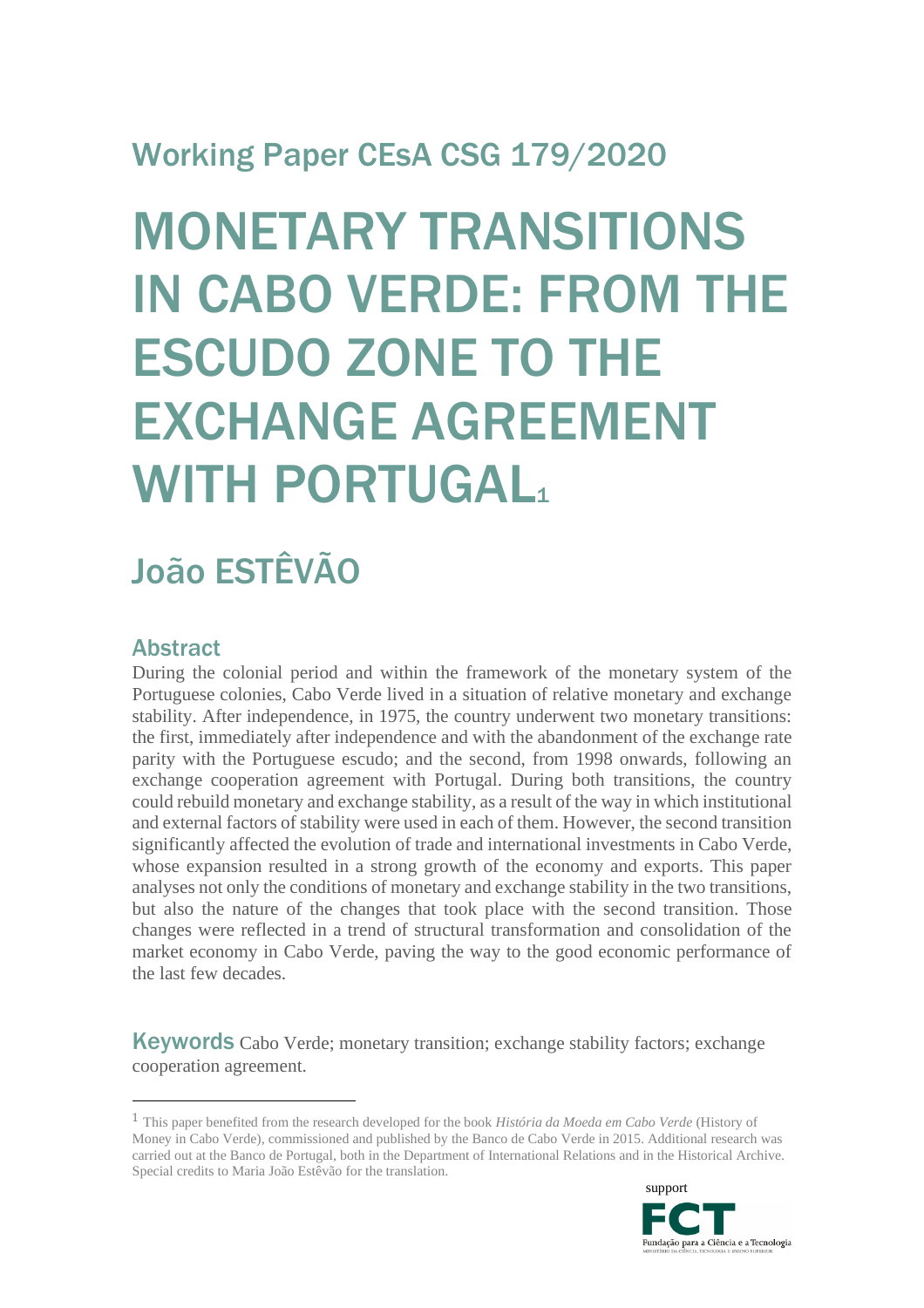





## *WORKING PAPER*

*CEsA neither confirms nor informs any opinions expressed by the authors in this document.*

CEsA is a research Centre that belongs to CSG/Research in Social Sciences and Management that is hosted by the Lisbon School of Economics and Management of the University of Lisbon an institution dedicated to teaching and research founded in 1911. In 2015, CSG was object of the international evaluation process of R&D units carried out by the Portuguese national funding agency for science, research and technology (FCT - Foundation for Science and Technology) having been ranked as "Excellent".

Founded in 1983, it is a private institution without lucrative purposes, whose research team is composed of ISEG faculty, full time research fellows and faculty from other higher education institutions. It is dedicated to the study of economic, social and cultural development in developing countries in Africa, Asia and Latin America, although it places particular emphasis on the study of African Portuguese-speaking countries, China and Pacific Asia, as well as Brazil and other Mercosur countries. Additionally, CEsA also promotes research on any other theoretical or applied topic in development studies, including globalization and economic integration, in other regions generally or across several regions.

From a methodological point of view, CEsA has always sought to foster a multidisciplinary approach to the phenomenon of development, and a permanent interconnection between the theoretical and applied aspects of research. Besides, the centre pays particular attention to the organization and expansion of research supporting bibliographic resources, the acquisition of databases and publication exchange with other research centres.

#### AUTHOR

#### **João ESTÊVÃO**

Researcher at Centre for African and Development Studies (CEsA), Professor of Development Economics and Policy at Lisbon School of Economics and Management (ISEG), Universidade de Lisboa, Lisbon, Portugal.

Email: [jestevao@iseg.ulisboa.pt](mailto:jestevao@iseg.ulisboa.pt) URL:<https://cesa.rc.iseg.ulisboa.pt/index.php/pt/menucesa/membrosinvestigadores/241>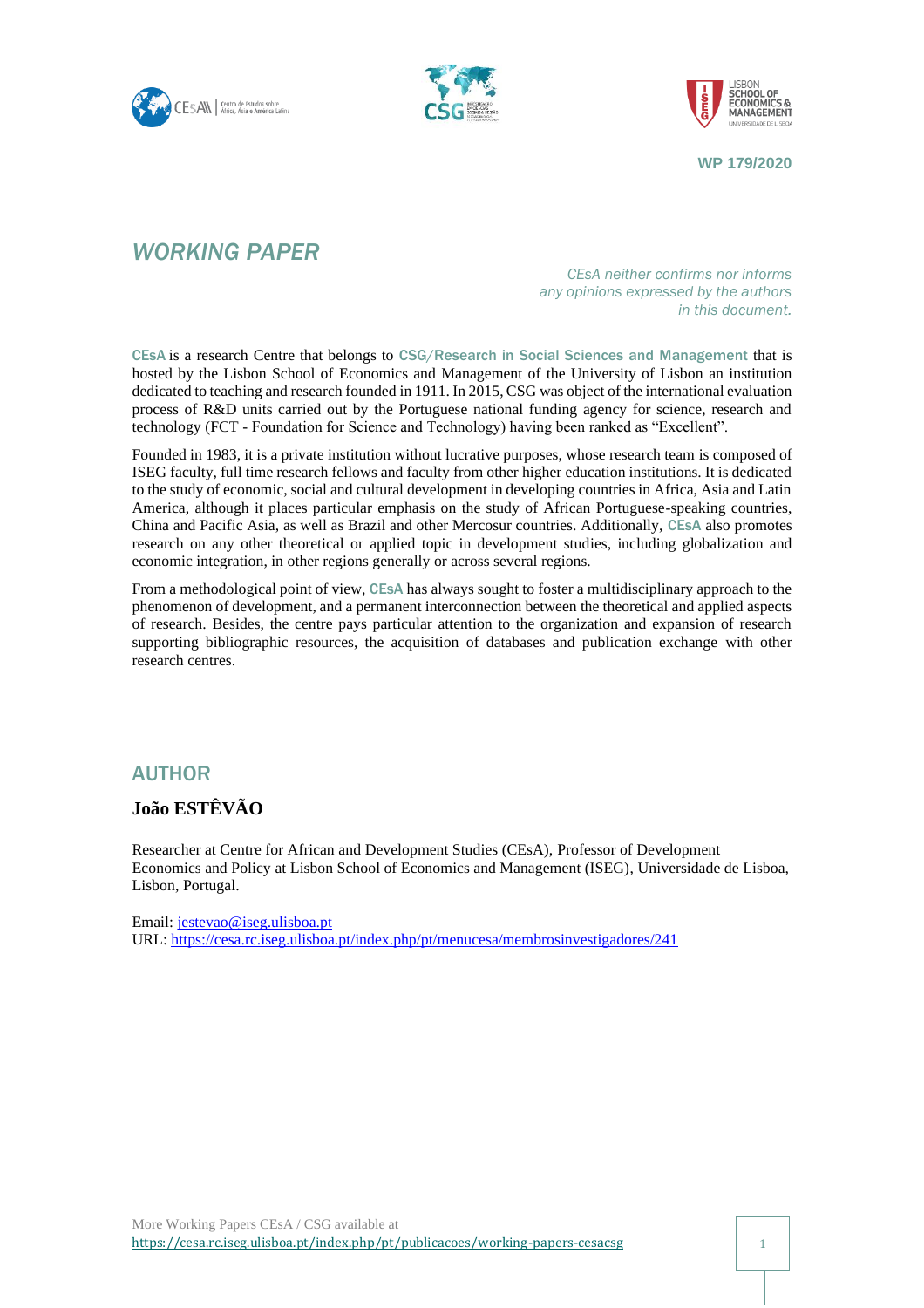





## **CONTENTS**

| 1. THE MONETARY AND EXCHANGE STABILITY IN CABO VERDE DURING THE COLONIAL |  |
|--------------------------------------------------------------------------|--|
| 2. THE POST-INDEPENDENCE MONETARY TRANSITION IN CABO VERDE  10           |  |
| 3. THE SECOND MONETARY TRANSITION AND THE FOREIGN EXCHANGE COOPERATION   |  |
|                                                                          |  |
|                                                                          |  |
|                                                                          |  |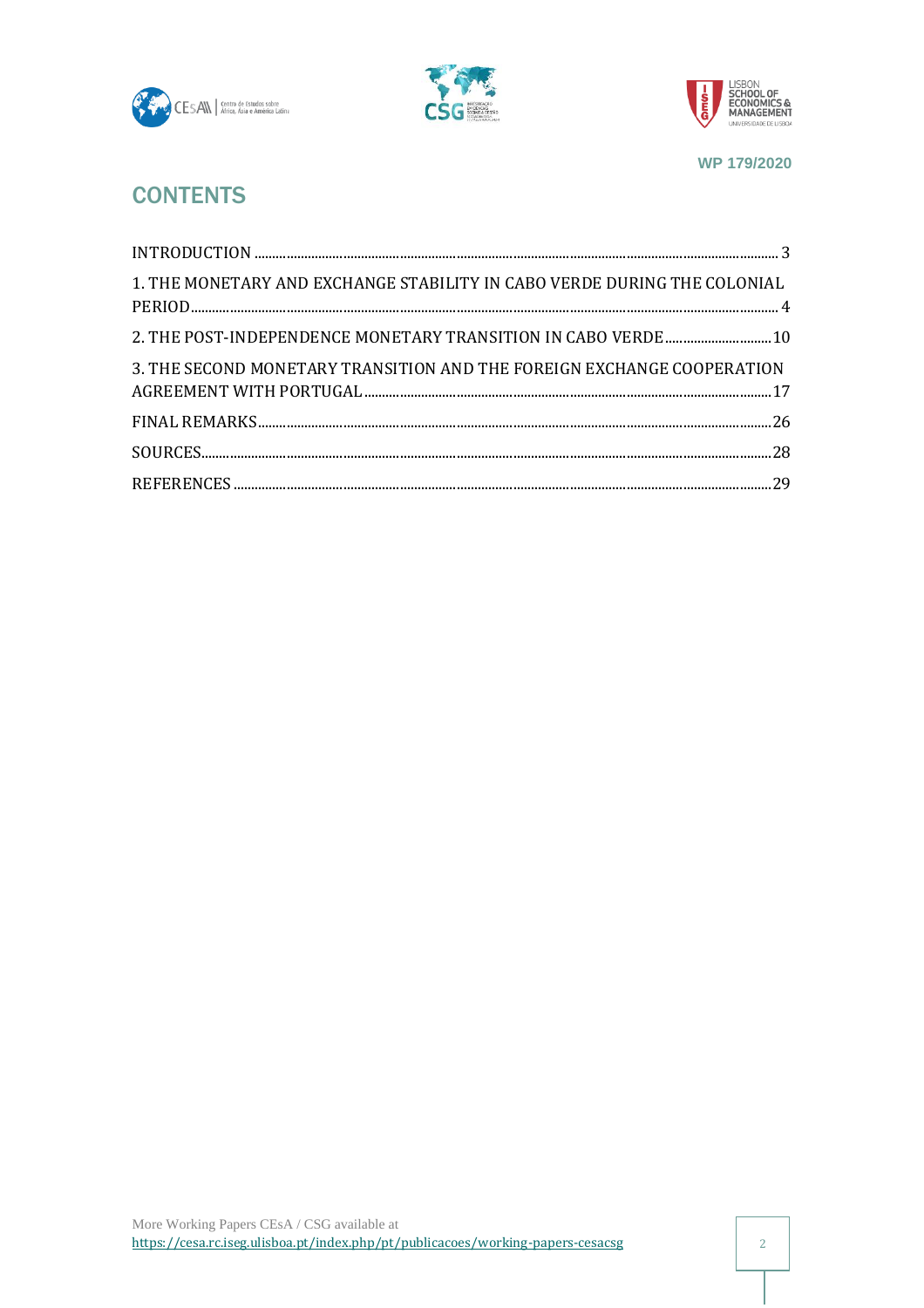





## <span id="page-3-0"></span>INTRODUCTION

In the second colonial system, since the nineteenth century, the European powers promoted the commercial integration of the colonised areas using monetary and banking integration as an instrument. Colonial banks were established, often with a monopoly of action, as well as colonial monetary systems based on currencies with a local circulation but pegged to metropolitan currencies, of which they were essentially a local representation. The monetary integration models ensured monetary and exchange stability in the colonies and, indirectly, the convertibility of their currencies (Schuler 2003; Estêvão 1991b).

After the post-World War II political independences, most new countries eventually abandoned the colonial monetary systems in which they were integrated, opting for the creation of central banks and the issue of their own currencies. Some countries created currency boards while others, which had belonged to colonial monetary zones, replicated them through new agreements with the former colonial powers. Contexts of rupture led to processes of monetary disintegration, which had repercussions like situations of instability and the weak development of banking and financial structures. In the cases of post-colonial continuity of the monetary pegging, the evolution was much more stable (Schuler 2003; Honohan and O'Connel 1997).

Cabo Verde had belonged, since 1901, to the monetary system of the Portuguese colonies, a system that was later integrated in the Escudo zone, thus operating between 1963 and 1974. After independence, the country went through two monetary transitions: (*i*) first, in a context of rupture and monetary autonomy (1976-1998), with the creation of a central bank and the issue of its own currency; (*ii*) afterwards, with the establishment of an exchange agreement with Portugal, in 1998, Cabo Verde once again pegged its currency to the Portuguese escudo (later the euro) in a fixed parity relation. Monetary and exchange stability had been the norm during the colonial period and became so again recently, with the exchange agreement. However, even though the first post-colonial transition was a monetary rupture, the country eventually reached a relative stability, based on the application of instruments of policy and foreign exchange management.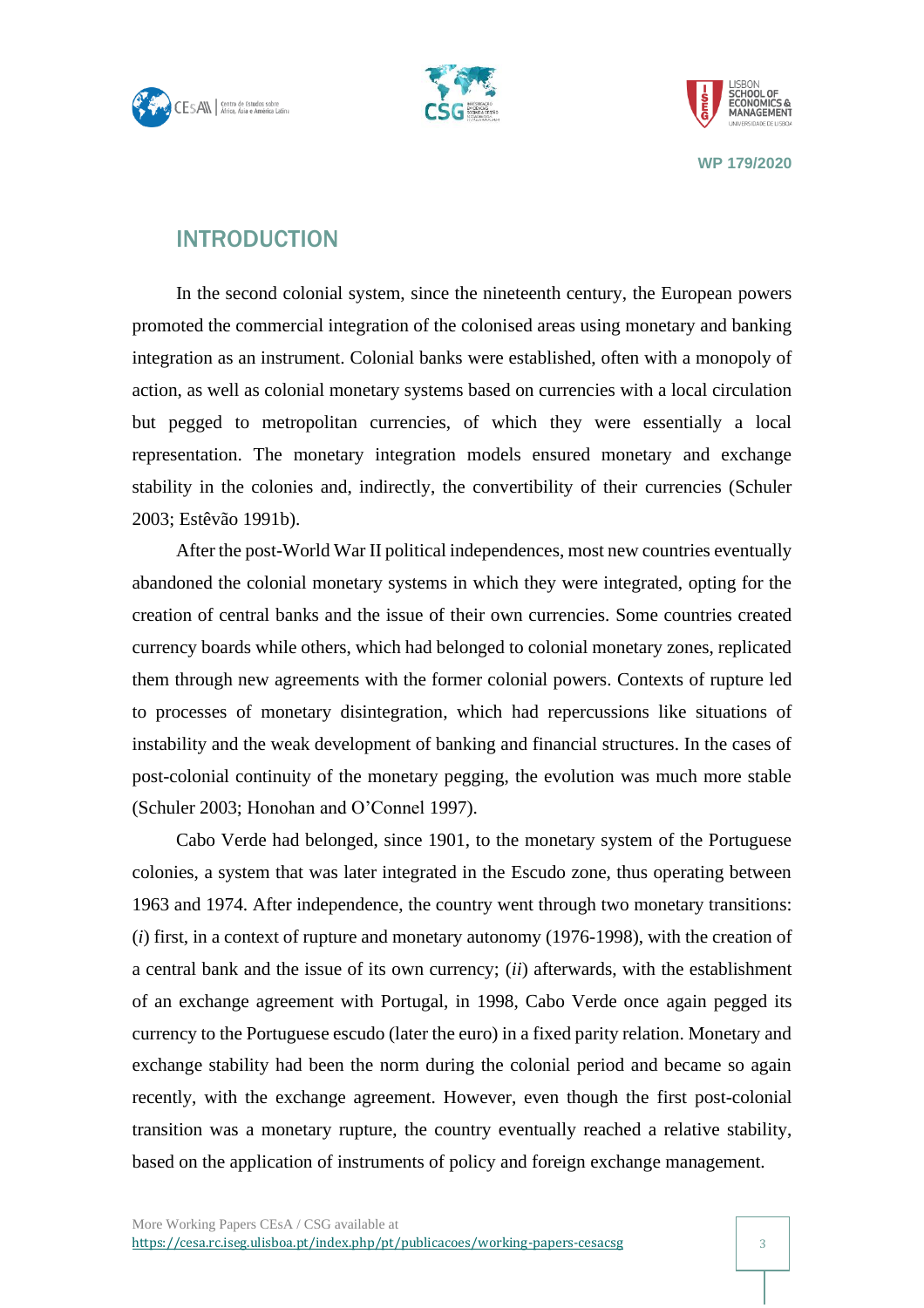





The main objective of this paper is to analyse how, in each one of those two monetary transitions, the conditions of monetary and exchange stability that came from the colonial period were reconstructed. On the other hand, considering the second monetary transition and the exchange agreement with Portugal, this paper also intends to show the effects that the new stability had on the recent economic performance of Cabo Verde and on the changes in its economic model. Section II of the paper examines the factors of monetary and foreign exchange stability in Cabo Verde during the colonial period, section III explores the first monetary transition post-independence and section IV analyses the second monetary transition and the exchange agreement with Portugal, besides highlighting its effects on the Cape-Verdean economy and the sense of change that it has stimulated.

## <span id="page-4-0"></span>1. THE MONETARY AND EXCHANGE STABILITY IN CABO VERDE DURING THE COLONIAL PERIOD**<sup>2</sup>**

The monetary and exchange stability in Cabo Verde began to be constructed in the second half of the nineteenth century, with the combination of two fundamental pillars (Estêvão 2015): (*i*) the ability to raise foreign exchange developed in the last few decades of the century (*external factor*); and (*ii*) the creation of the colonial monetary system (*institutional factor*) with the institution of the Banco Nacional Ultramarino  $(BNU)^3$  in 1864 and, later, the contract between the State and the BNU on 27 April 1901 which instituted *de facto* the colonial monetary system.

At the turn of the twentieth century, the main external resources that would shape the dynamics of the economy throughout most of the colonial period were already established, namely remittances and foreign exchange from Cape-Verdean emigrants and foreign exchange and bills of exchange on foreign countries negotiated by the British coal mining companies established in S. Vicente. The significant volume of foreign exchange

<sup>2</sup> The subjects of this section are developed in Estêvão (2015), particularly in chapters 4 and 5, pp.141-206.

<sup>&</sup>lt;sup>3</sup> The BNU was established in Portugal in 1864. Its first branch in Cabo Verde was created in 1865, in Praia, by a *Portaria* of 4 October, which prescribed that the Bank's notes must be accepted in all public offices.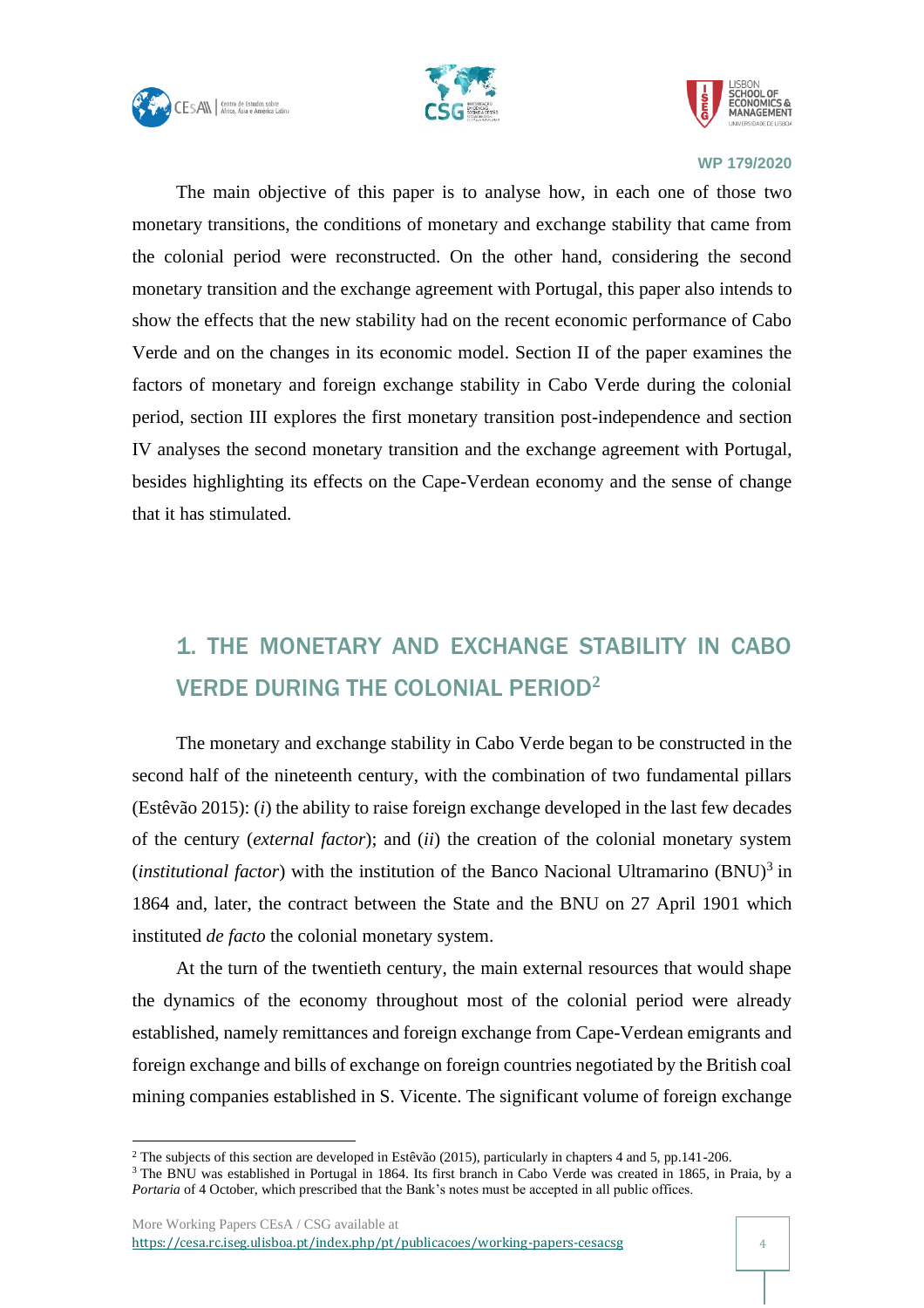





that circulated in Cabo Verde generated intense competition among the different players, like the BNU, the coal mining companies, the archipelago's main trading houses, small local merchants and the metropolitan banks, the latter without a physical presence in the isles. In other words, the foreign exchange business was, both formally and informally, one of the most important businesses in Cabo Verde and a fundamental basis of its economy (Estêvão 2015).

The establishment of the colonial monetary system in 1901 was the second key pillar for guaranteeing monetary and exchange stability. In its essence, the system included: (*i*) the circulation of the Portuguese silver coin, with legal tender in the metropolis and the colonies; (*ii*) the circulation of the BNU banknotes, with their legal tender restricted to the colonies, but convertible into the metropolitan silver coin; and (*iii*) the compulsory exchange of those notes at the Bank's headquarters in Lisbon, which was key to prevent the outflow of silver coins from the colony and to promote the circulation of banknotes as a means of payment. Banknotes and payment orders on Lisbon were always accepted at the BNU's headquarters, in parity with the metropolitan currency, allowing a relatively stable running of the colonial monetary system until the beginning of World War I (Estêvão 1991b).

The moments of instability were always connected to the bankruptcy of one of those pillars or to the ineffectiveness of their articulation. The beginning of World War I brought along the disappearance of the silver coin and the ban on transfers of metal coins between the metropolis and the colony, which made it harder to convert colonial banknotes and led, therefore, to the bankruptcy of the colonial monetary system. Wartime and post-war inflation increased the monetary and economic instability; however, there were no significant changes in the exchange rate of the Cape-Verdean currency. It was not until 1923 that there was a significant increase in the exchange rates of the main foreign exchanges, the US dollar and the British pound, an increase that was not due to the change in Cabo Verde's private banknote circulation, but to a new problem that then afflicted the archipelago – that of exchange rate speculation generated by a great invasion of Angolan banknotes looking for foreign exchange, which Angola desperately needed and which was seen as being abundant in Cabo Verde. The turbulence caused by this invasion deteriorated the economic and financial situation of the colony significantly and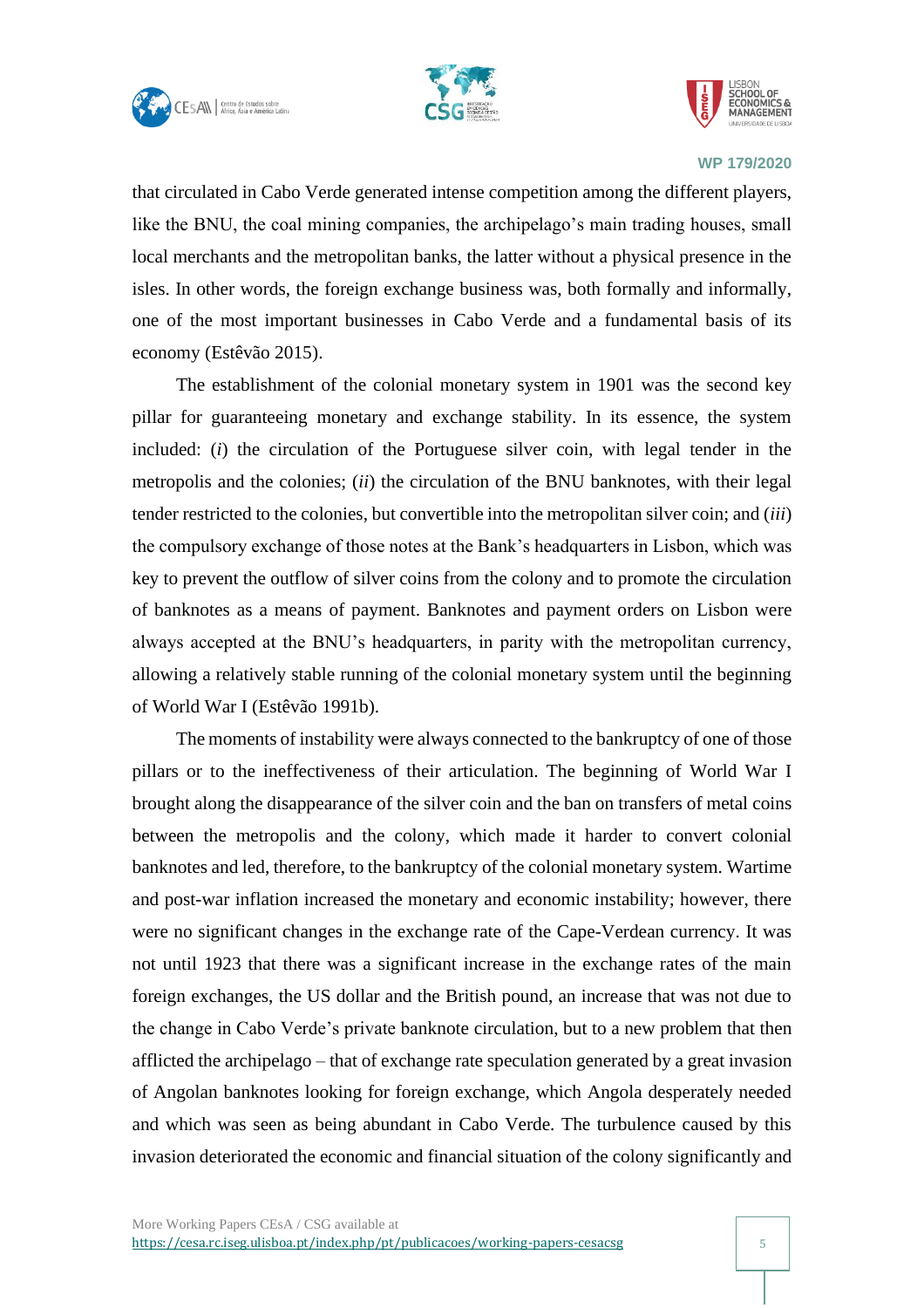





generated great social instability. At that time, the province's banknotes were suffering a devaluation of 15 to 20 per cent in relation to the banknotes of the Banco de Portugal (Estêvão 2015). The issue then was the *external factor* of the Cape-Verdean currency's stability, that is, the permanent availability of foreign exchange.

Without the turbulence of the 1920s, the monetary situation entered a stage of relative calm and went through a period of transition that led to the quick monetary expansion that would occur after World War II. To this end, both the institutional innovations in the monetary system and the rapid growth in inflows of foreign exchange into the archipelago were important. From an institutional point of view, the contracts that were celebrated between the State and the BNU, in 1929 and 1953, were fundamental, as they restored the conditions for convertibility of the colonial banknotes and changed the conditions of currency issue, pegging them closer to the foreign exchange counterparts. The main institutional changes can be summarised in three key points: (*i*) the full affirmation of the metropolitan foreign exchange standard, as the monetary reserve began to be mainly composed of Portuguese escudos, or values that represented them; (*ii*) centralisation of the monetary reserves and their management by the *Fundo Cambial<sup>4</sup>*, whose values were meant to guarantee the regularity of external payments and to mitigate exchange rate fluctuations; (*iii*) preference for currency issue based on the counterparts of the *Fundo Cambial* and fully guaranteed by external values (Estêvão 1991b). A currency restricted to the colony and managed according to its economic needs, with an issue mainly based on foreign exchange counterparts, allowed the creation of a stronger relationship between the two – institutional and external – pillars of monetary and exchange rate stability.

The new mode of currency issue, which depended on the inflows of foreign exchange, was a factor that permitted to sustain the high rate of post-war monetary expansion. Other key factors were connected to the expansion of the basis for the raising foreign exchange that then took place: (*i*) the growth in service revenues (ports, airports, etc.); (*ii*) the increase in remittances of emigrants with the new wave of emigration to Western Europe; and the transfers of funds from the metropolis to activities included in

<sup>4</sup> The *Fundo Cambial* (Foreign Exchange Fund) was defined as 'the sum of the values given to the Bank as guarantee or execution of external payments of any overseas province'. *Decreto-Lei* n. 39221, *Diário do Governo* n.109, p. 775.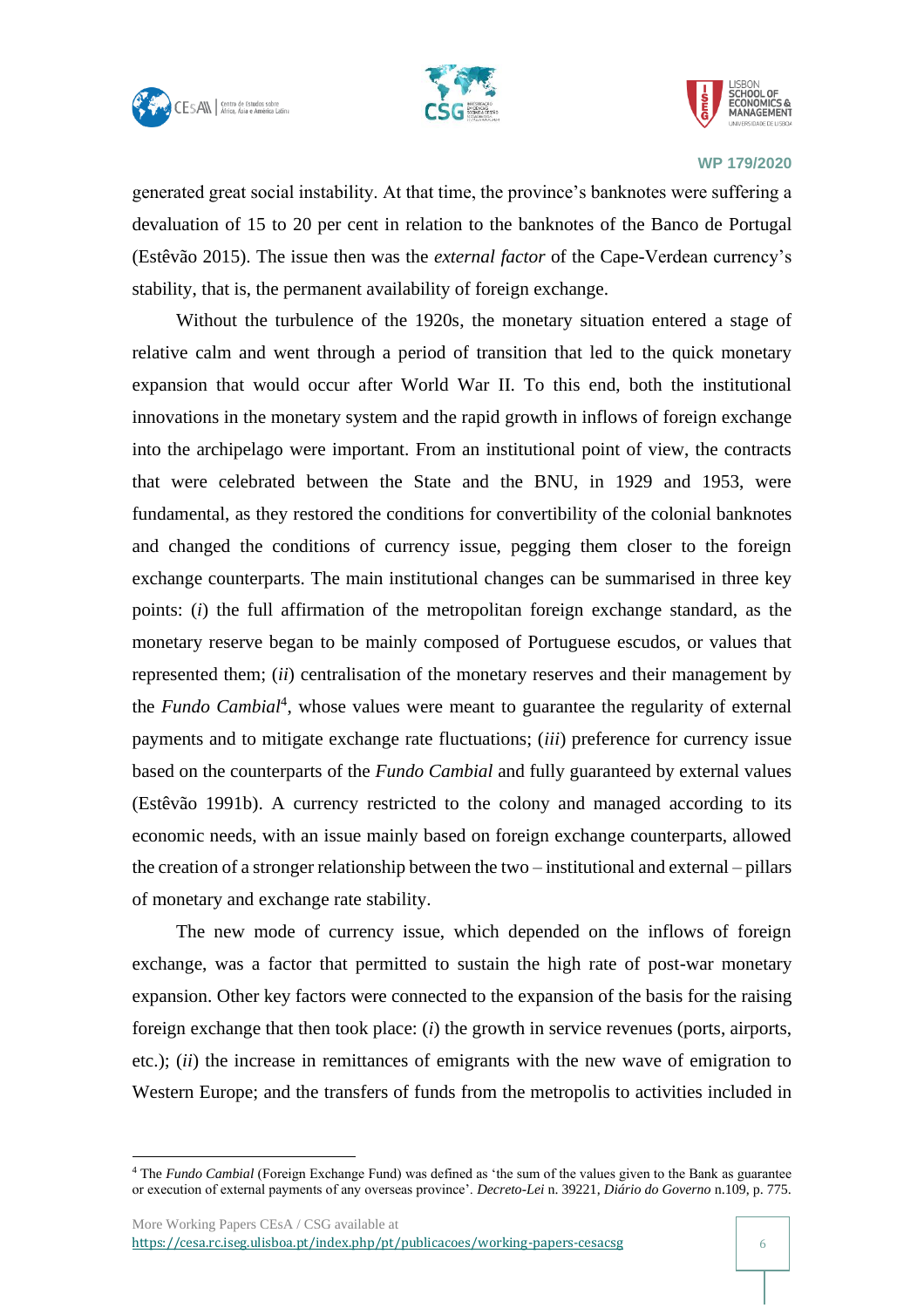





the *Planos de Fomento* (Portuguese Development Plans) and other actions of colonial public policy.

Table 1 allows us to compare the evolution of the amounts credited to the currency issue account of the *Fundo Cambial* with the evolution of the money supply. As we can see, the *Fundo*'s assets grew at the annual average rate of 20.3 per cent between 1963 and 1973, whilst the money supply grew at the lower rate of 15.9 per cent. If we consider the weight of the *Fundo*'s values in the money supply, we find that it is quite high and that it was always above 50 per cent during that period, reaching a maximum of 70.8 per cent in 1971. These figures clearly show that the values credited to the *Fundo Cambial* were the main source of currency issue and that their rapid growth explains not only the expansion of money supply in the last decades of the colonial period, but also the great stability of the monetary phenomenon in Cabo Verde.

Between 1961 and 1963, a set of new laws significantly altered how the Portuguese economic space worked and tried to promote a process of national economic integration and the institution of the Escudo Zone (Clarence-Smith 1985; Estêvão 1991b). The decree-law 44016 of 8 November 1961 embodied the passage to the new colonial policy, which was meant to increase the restructuration and national integration of the colonial economy<sup>5</sup>. There was, mainly, an idea of a system that would permit the regularity of transfers, the inter-transferability of currencies and the resolution of the monetaryexchange imbalance, in accordance with the objectives of maintaining domestic financial stability and solvency of the Portuguese currency.

The payment system and the regulation of the functioning mechanisms of the Escudo Zone were established by the abovementioned decree 44016 and by a set of diplomas published in 1962 and 1963. The main measures included in those diplomas were connected with the regulation of foreign exchange trade and external payments, the definition and ranking of the functions of each of the institutions that intervened in the system, the setting up of mechanisms of clearing and inter-territorial payments and the regulation of the banking and colonial credit system.

From the point of view of the monetary system, three main changes were relevant: (*i*) the autonomy of the *Fundo Cambial*, which began to work as a central reserve of gold,

<sup>5</sup> Decreto-Lei nº 44016, *Diário do Governo* n. 259, pp. 1371-1379.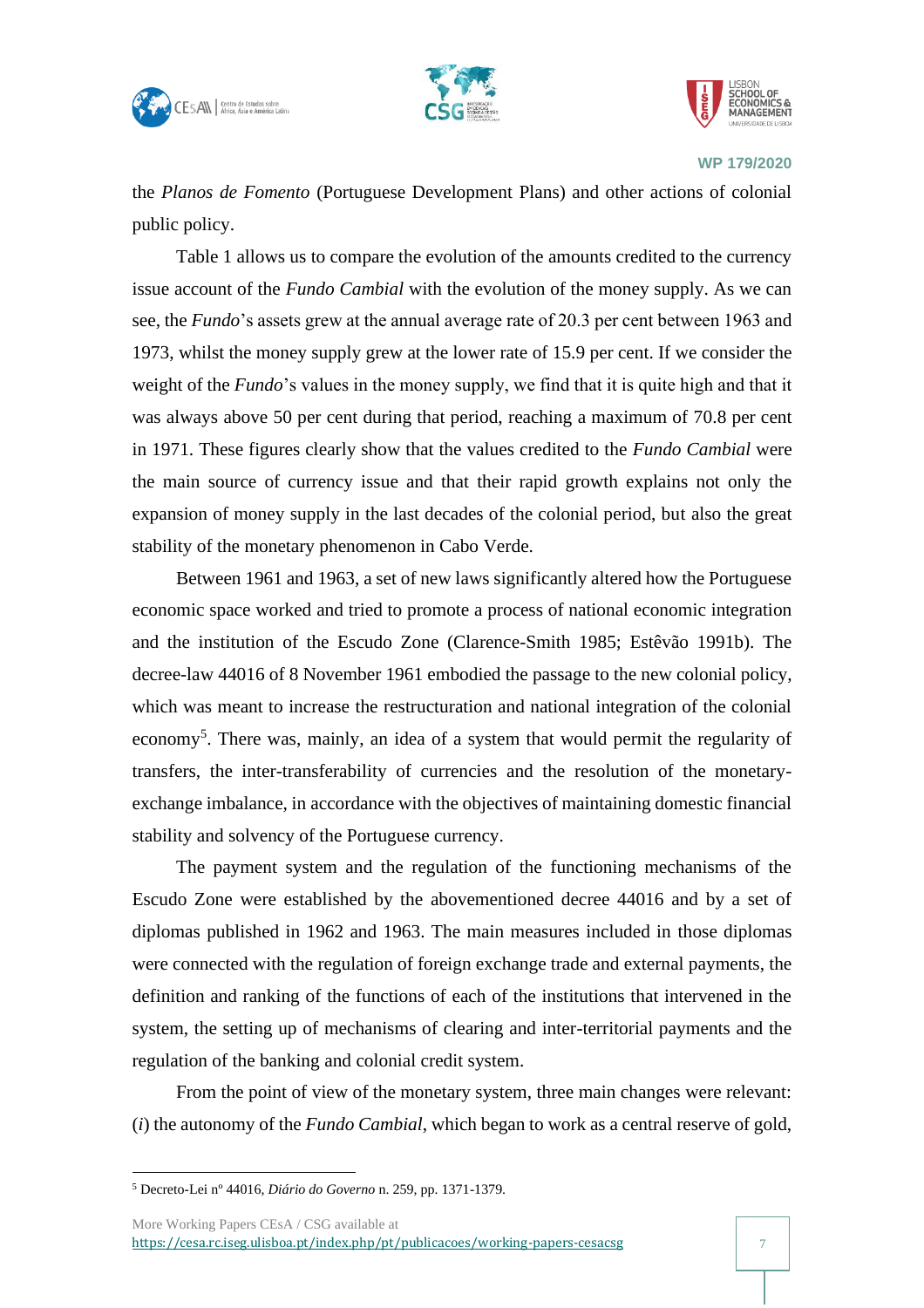





foreign exchange and other means of external payment; (*ii*) the expansion of functions of the Banco de Portugal, which also became the central and reserve bank of the Escudo Zone and an agent of the clearing system and of the then recently created Monetary Fund; and (*iii*) the establishment of the Monetary Fund of the Escudo Zone to facilitate the functioning of the system and to help the regularisation of inter-territorial and international payments through loans granted to the *Fundo Cambial* (Estêvão 1991b).

In the new institutional structure, the Banco de Portugal operated as a central reserve for the *Fundo Cambial* of each colony and it should channel their foreign assets into their respective accounts at that bank. The institutional basis of the system was composed of all the issuance banks from the metropolis and the colonies, the latter in their capacity as agents of all the different *Fundos Cambiais*. Each bank should open clearing accounts on behalf of each of the other ones, where payment transactions would be registered and through which bilateral balances would be calculated, as well as the net position of each territory based on accounting periods. The Banco de Portugal, as an agent of the system, would be the executor of the clearing operations of the bilateral balances and the regularisation of the net position of each territory.

Table 2 shows the evolution of the credits from Cabo Verde's reserve account within the inter-territorial payments system, between 1963 and 1973. The colony had an almost permanent deficit in payment operations with other territories, which reflected the fact that the credits made by Cabo Verde through these operations only accounted for, on average, around 46 per cent of the total credits of its reserve account. Clearing was possible because the colony was able to maintain a high level of foreign exchange sales to the Banco de Portugal, which allowed the regularisation of its debit position and the maintainability of positive overall balances at the end of each accounting period. The contribution from this sale of foreign exchange corresponded, on average, to around 45 per cent of the total of credits from the reserve account, with contributions reaching well above 50 per cent on several years. The favourable position attained by Cabo Verde allowed it, during the last years of that period, to transfer part of its balances to deposit accounts in the Banco de Portugal, the central bank of the Zone.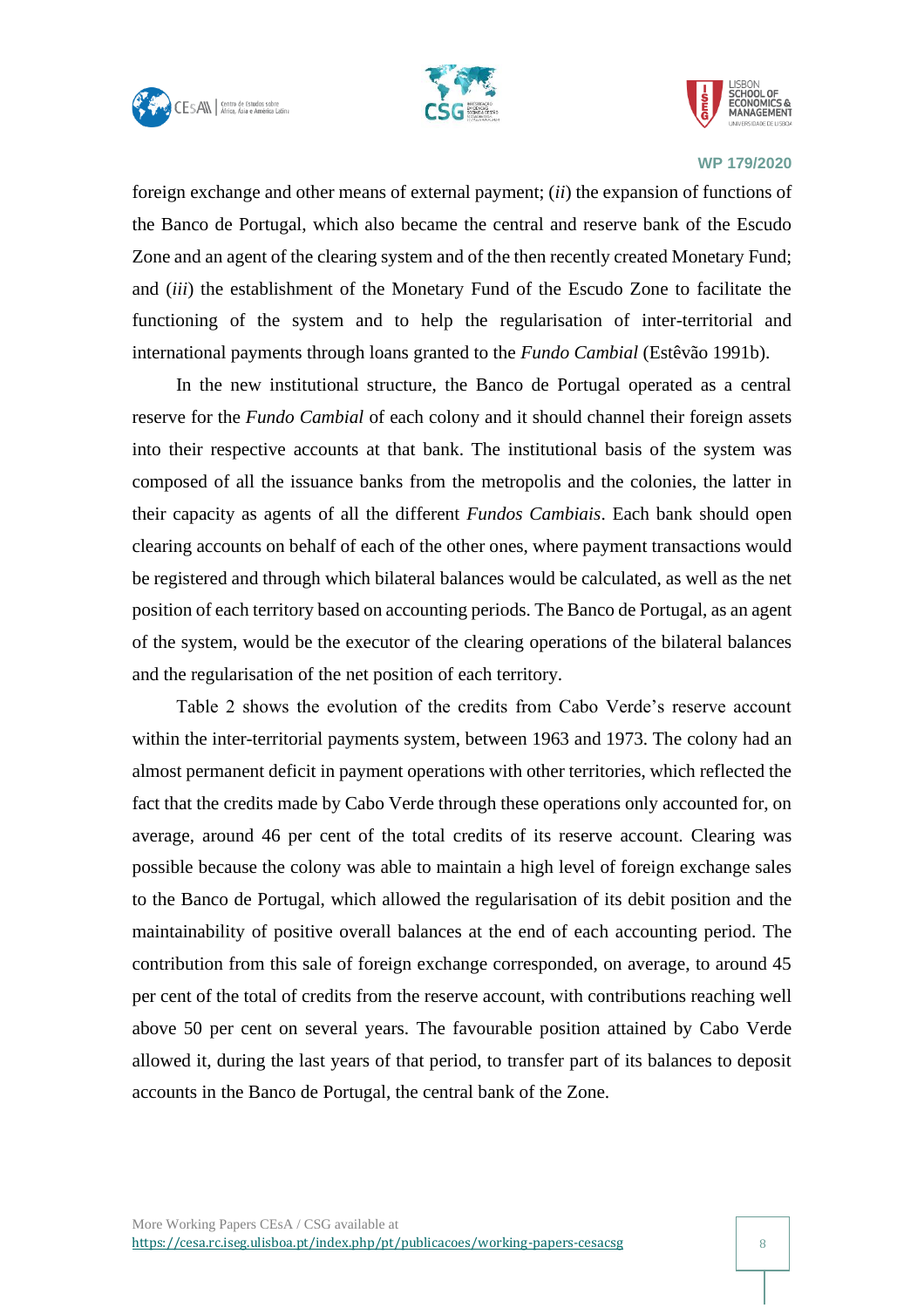





#### **Table 1**

## **Fundo Cambial's currency issue account and money supply, 1964-1975**

|                                            | 1964 | 1965  | 1966  | 1967  | 1968  | 1969  | 1970  | 1971  | 1972  | 1973  | 1974  | 1975  |
|--------------------------------------------|------|-------|-------|-------|-------|-------|-------|-------|-------|-------|-------|-------|
| <b>Fundo Cambial</b> (millions of escudos) | 41,2 | 32,8  | 65,2  | 82,6  | 99,6  | 96,0  | 112,1 | 171,9 | 175,3 | 147.1 | 290,8 | 383,7 |
| <b>Money supply</b> (millions of escudos)  | 91,8 | 102,3 | 126,3 | 145,8 | 169,5 | 178,7 | 204,5 | 242,9 | 276,7 | 332,2 | 461,2 | 586,6 |
| <b>Fundo Cambial / money supply (%)</b>    | 44,9 | 32,0  | 51,6  | 56,6  | 58.7  | 53.7  | 54,8  | 70,8  | 63,3  | 44,3  | 63,1  | 65,4  |

*Sources:* Banco Nacional Ultramarino's balance sheets of December; Estêvão (2015).

#### **Table 2**

#### **Cabo Verde's reserve account credits in the escudo zone payment system, 1963-1973 (% of total)**

|                                                  | 1963 | 1964 | 1965 | 1966 | 1967 | 1968 | 1969 | 1970 | 1971 | 1972 | 1973 | Average |
|--------------------------------------------------|------|------|------|------|------|------|------|------|------|------|------|---------|
| Gold and exchange sales to the Banco de Portugal |      |      | 69.5 | 32.7 | 46.0 | 56,9 | 56,6 | 45.4 | 76.4 | 10.5 | 6.8  | 44,5    |
| <b>Inter-territorial payments</b>                | 69.6 | 56.4 | 21.4 | 62.3 | 38.5 | 38.5 | 9.6  | 27,1 | 21.0 | 79.2 | 79.9 | 45,8    |
| Credit balance of the previous year              |      | 3.0  | 0.2  | 4.9  | 15,5 | 4,7  | 33,7 | 27,5 | 2.6  | 9.4  | 10.5 | 12,2    |

*Sources:* Banco de Portugal, Sistema de Compensação e de Pagamentos Interterritoriais, *Relatório do Agente*, several years.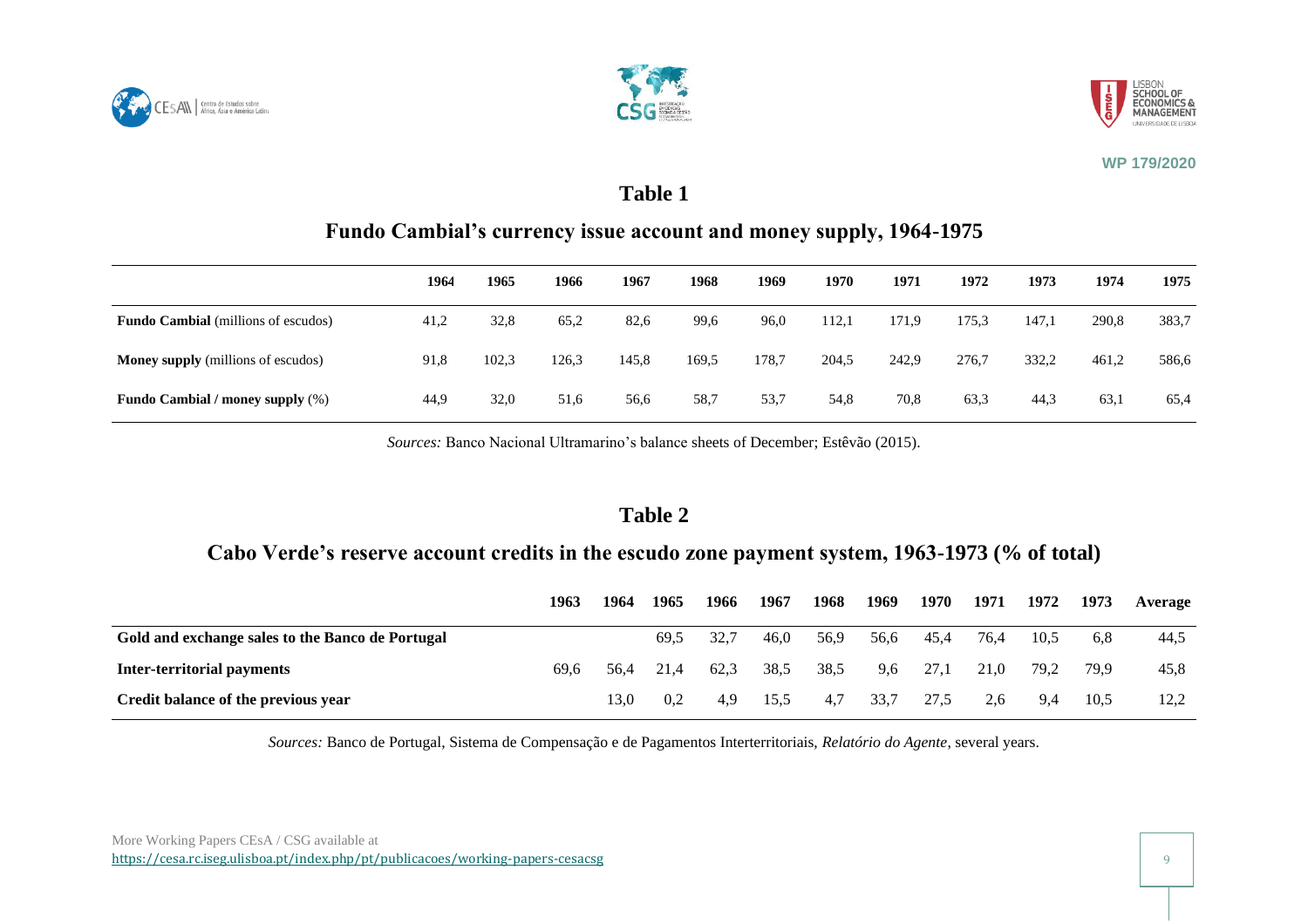





## <span id="page-10-0"></span>2. THE POST-INDEPENDENCE MONETARY TRANSITION IN CABO VERDE

Cabo Verde's independence led to a monetary transition process in the archipelago that had as its first achievements the creation of the Banco de Cabo Verde (BCV), in 1975, and the establishment of the Cape-Verdean escudo as the national currency unit, in 1977. The creation of the BCV took place just over two months after the independence, through a Decision of 19 September 1975<sup>6</sup>. The promptness of that decision was justified with the need for the country to fully assume all attributes of sovereignty and to exercise its inalienable right to issue money. However, that promptness also had to do with the need to prepare the institutional conditions to receive the transfer of the BNU department in Cabo Verde, including its assignments and the assets and liabilities of its three dependencies. In 1975, monetary and exchange issues posed serious governance problems and the new political power was devoid of instruments of action, as monetary issue was the responsibility of a now foreign bank. In addition to this, the BNU was still an agent and banker of the *Fundo Cambial*, which was responsible for the management of reserves and the regulation of exchange operations. These were precisely the issues that the legal diploma emphasised when presenting the reasons for the creation of the BCV.

The second act of institutional transformation of the monetary system took place with the birth of the Cape-Verdean currency in July 1977. A set of three diplomas defined and established the Cape-Verdean escudo, authorised the BCV to issue notes and coins that were representative of the national currency unit, put them in circulation and defined the conditions under which the exchange of BNU banknotes and coins in circulation should take place. The decree-law 60/77 of 1 July established the basic principles of the new currency and some rules on monetary substitution: (*i*) the government would authorise the issuance of banknotes and coins and would set the date on which the BNU species in circulation would cease to have legal tender and discharging power, as well as the conditions for their exchange; (*ii*) the BCV would

More Working Papers CEsA / CSG available at <https://cesa.rc.iseg.ulisboa.pt/index.php/pt/publicacoes/working-papers-cesacsg> 10

<sup>6</sup> Decision with force of law 5/75, *Boletim Oficial* n.13, *Suplemento*, pp. 1-2.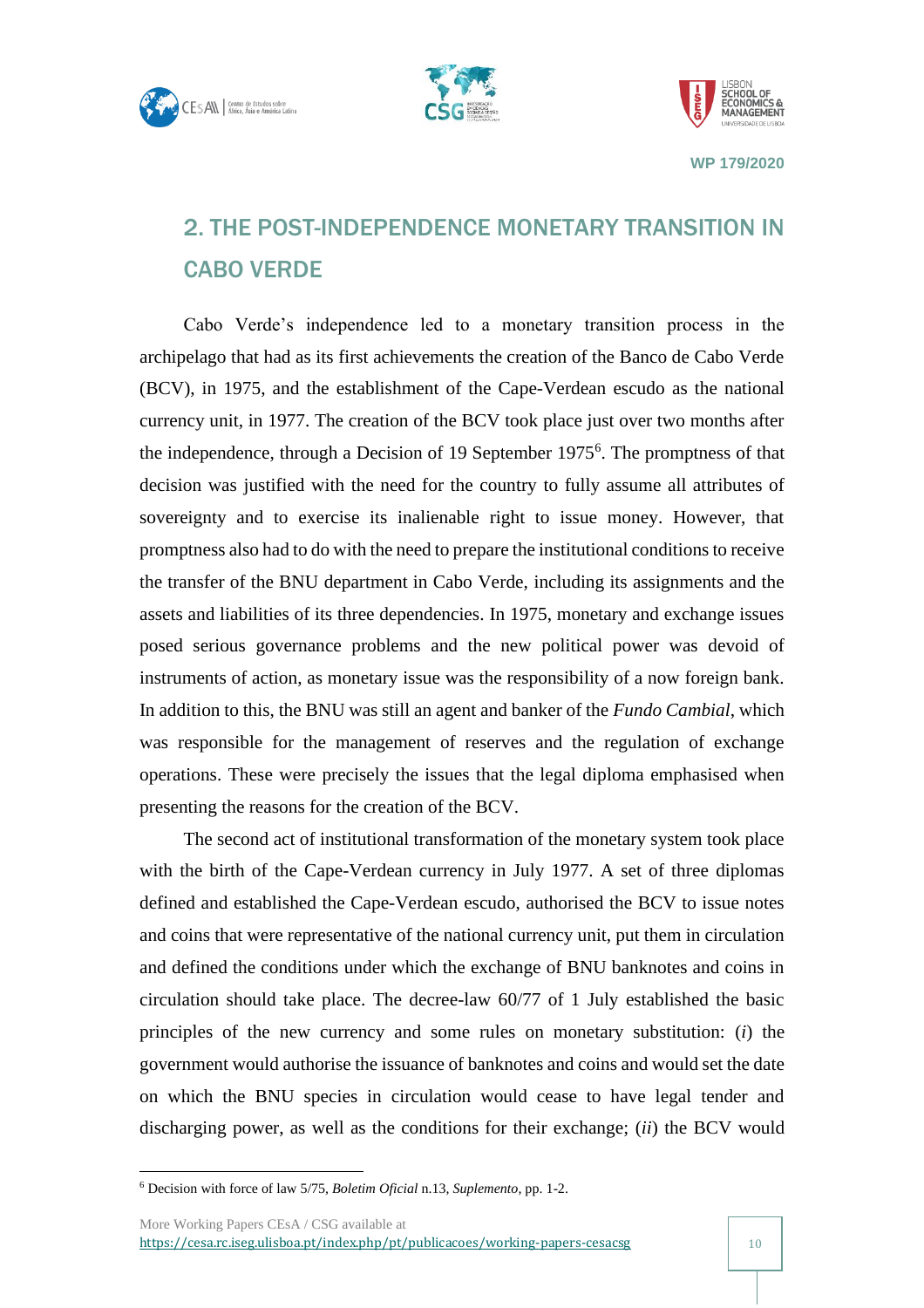





determine the value of the Cape-Verdean escudo in relation to other currencies and would prohibit the imports and exports of banknotes and coins with legal tender in the national territory<sup>7</sup>.

The BCV began operations on 1 July 1976. The new institutional configuration concentrated all banking activity in one universal bank with both the functions of a central and a commercial bank. As the central bank, the BCV was the currency issuing authority, but also the State banker, manager of foreign reserves, intermediary in international monetary relations and foreign exchange authority. Also relevant were the functions assigned to the Bank in the field of economic development as it should, within the framework of its 'general mission', establish the most favourable conditions for the balanced development of the national economy. As the State banker, the Bank could grant it credit up to 15 per cent of the ordinary revenue collected during the previous year's budget execution, but also grant it credit outside the 15 per cent rule; in those situations, the credit limits would be dependent on the definition by the Government of the needs of public financing, which should be adjusted to the conditions generating currency issue each year.

During the 1980s, Cabo Verde adopted a strategy of centralised planning and management of the economy, a period when two five-year plans were implemented. The process of economic development led by the State posed three fundamental questions that influenced the priorities when it came to how the monetary dimension of the economy functioned: (*i*) central planning of investments; (*ii*) industrialisation by import substitution and (*iii*) financing mainly based on official development assistance and foreign loans. In this model of financing, credit needs were determined by centrally decided investment plans, whilst most of the financing originated from abroad and arrived at the Banco de Cabo Verde, constituting foreign liabilities and a fundamental counterpart of the currency issue.

In 1985, important changes in the banking sector reflected the development model that had been established. The organic law of the BCV was amended on 3 August by the decree-law 82/85 which added the function of development bank to the other roles it already played. This new function was performed by the Investments

More Working Papers CEsA / CSG available at

<sup>7</sup> Decreto-Lei n. 60/77 [creation of the Cape-Verdean escudo]*. Boletim Oficial* n. 26, *Suplemento*, pp. 1-2.

<https://cesa.rc.iseg.ulisboa.pt/index.php/pt/publicacoes/working-papers-cesacsg> 11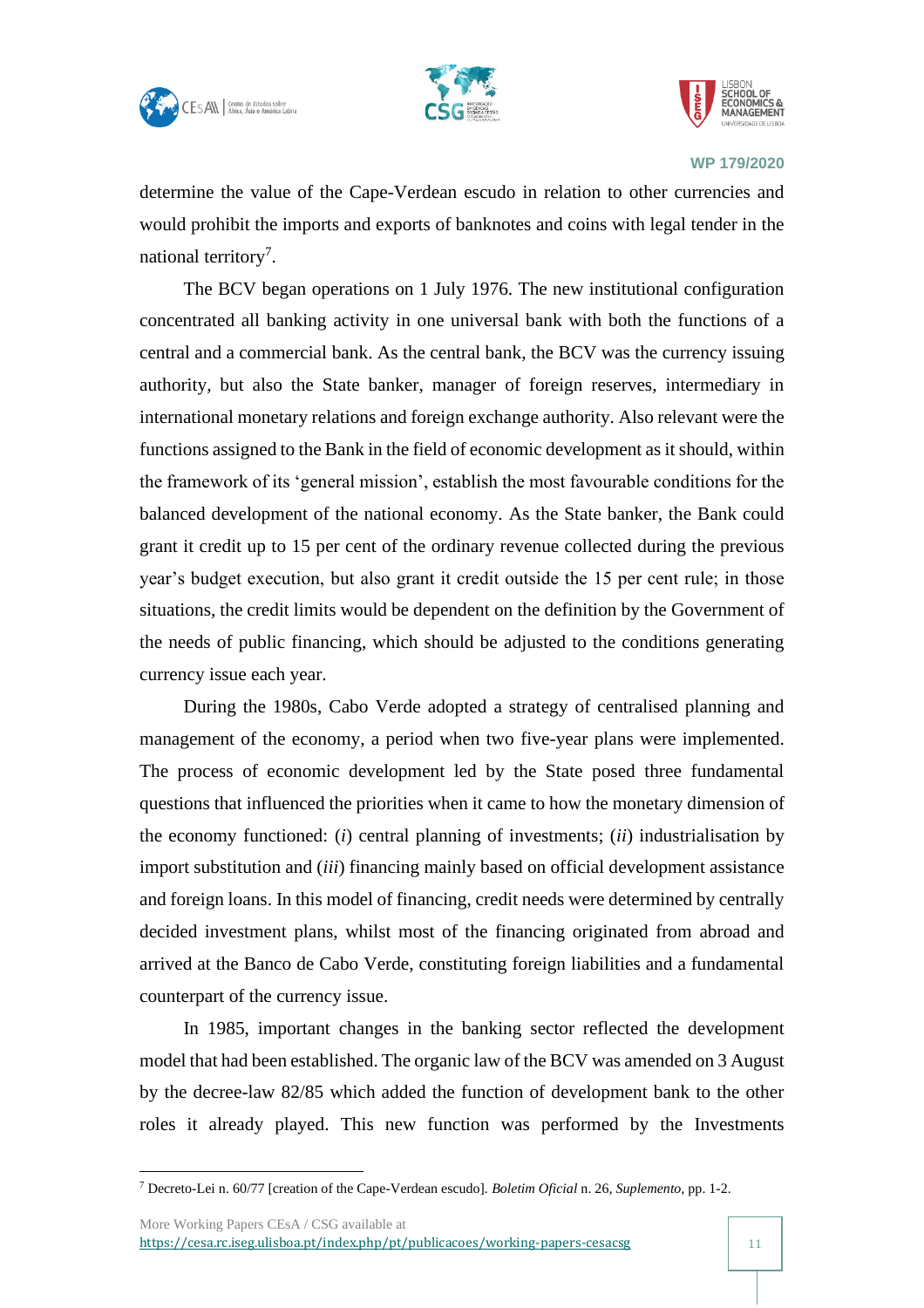





Department, which also managed foreign lending facilities for small and medium-sized enterprises, namely those of the World Bank. On the other hand, the decree 167/85 of 30 December determined the transformation of the Caixa Económica Postal into a State company named Caixa Económica de Cabo Verde (CECV), with the aim of organising it and therefore allowing it to cooperate more actively in the execution of the credit policy. The CECV would be able to receive demand deposits and time deposits and to grant personal and housing credits. In order to achieve its objectives, it could obtain funds from the BCV under the terms and conditions that were agreed upon. The banking system was then comprised of two banks, the BCV – central and commercial bank – and the CECV – with commercial and credit functions – both public law organisations.

During the first post-colonial monetary transition, Cabo Verde eventually reconstructed the external and internal factors of monetary and foreign exchange stability. Under the development plans, the Cape-Verdean economy became dependent on both emigrants' remittances flows and official development assistance. This new model, like the so-called MIRAB economies (Bertram & Waters 1985; Bertram 2006), was based on the relation between two stock-flow pairs: the 'migration-remittances' pair, in which the emigrant stock allowed a flow of remittances to their families; and the 'aid-employment' pair, in which the flow of official development assistance sustained the stock of employment, mainly in the public sector of the economy<sup>8</sup>. The importance of the two types of external flows is shown in Table 3, where together they accounted for more than 50 per cent of the GDP during the 1980s. The two pairs of flows *(external factor)* permitted the administration of the economy, sustained the process of money creation and allowed the management of the availability of foreign reserves.

In its essence, the country's macroeconomic management was supported by maintaining a great ability to attract official assistance and by a significant level of remittances. The foreign exchange that went in was parsimoniously managed by the BCV and, at the same time, there was a high control over imports and the availability of foreign exchange to economic agents. Therefore, the management of foreign

<sup>8</sup> Bertram & Watters (1985). It is the nexus between the two pairs of stock-flow that gives us the acronym MIRAB (**MI**gration, **R**emittances, **A**id, **B**ureaucracy).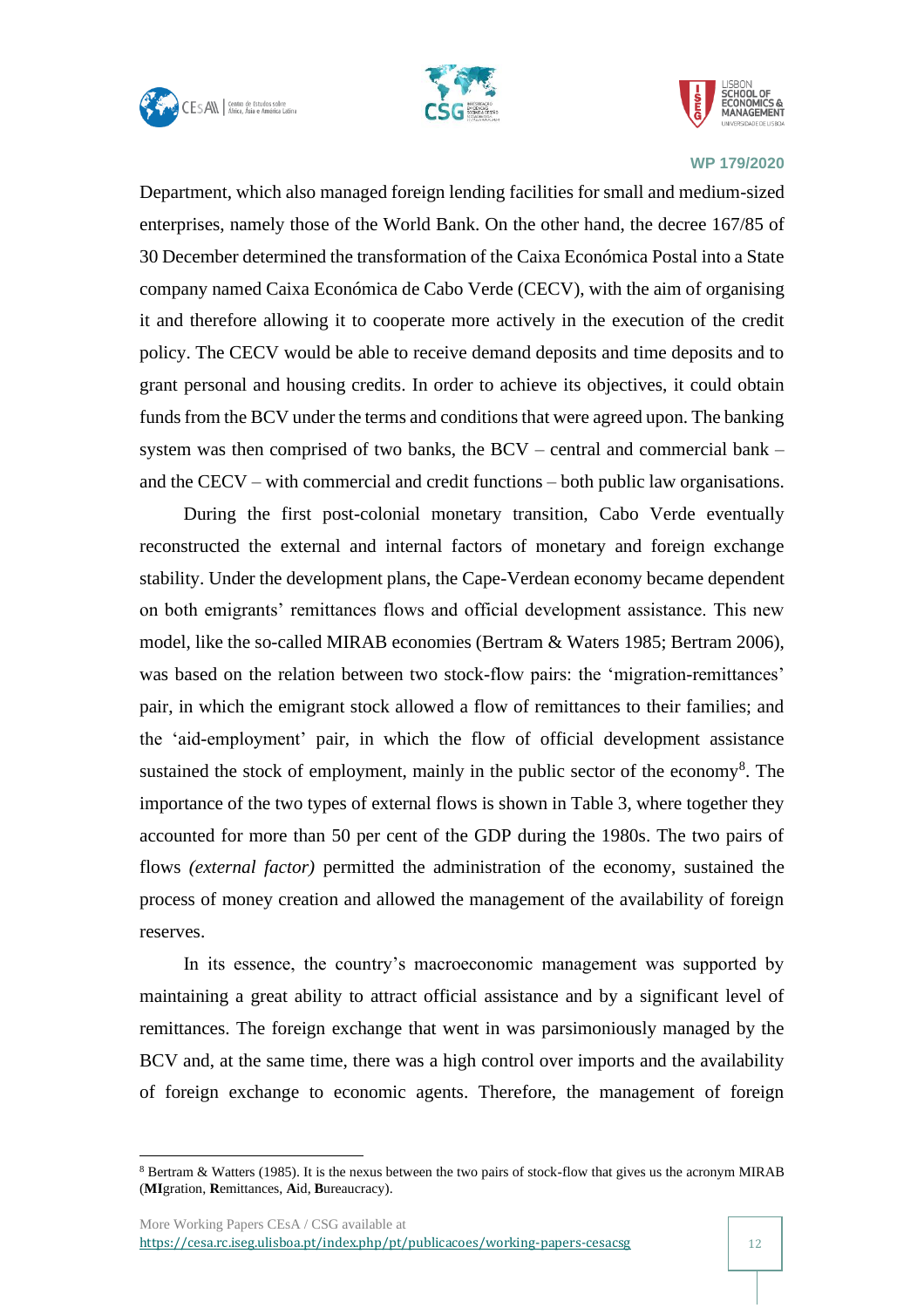





exchange was based on two fundamental practices *(institutional factor)*: (*i*) the upkeep of a quasi-fixed exchange rate in relation to the currencies of the main economic partners; and (*ii*) the administrative control of foreign trade and financial operations.

When, in 1977, the parity between the Cape-Verdean escudo and the Portuguese escudo was abandoned, the Cape-Verdean government opted for the daily fixing of the exchange rate from a basket of currencies that represented the 18 most important trading partners. That number was continually reduced in order to guarantee greater exchange rate stability and, in the early 1990s<sup>9</sup>, there were 9 currencies in that basket (Estêvão 1991a). Table 4 shows us a course of relative stabilisation of the Cape-Verdean escudo's exchange rates in relation to the three main currencies of the basket. The Cape-Verdean currency appreciated, in relation to the Portuguese escudo, at an average annual rate of 4 per cent, with maximum variations of 11.9 and 11.4 per cent in 1983 and 1984, respectively. During that same period, the Cape-Verdean escudo depreciated against the British pound and the US dollar at the average rates of 1.8 and 3.7 per cent, respectively, with a maximum depreciation of 8.6 per cent against the British pound in 1988 and 23 per cent against the US dollar in 1983.

A set of administrative controls over all transactions involving foreign currency was associated to the quasi-fixed exchange rate regime. Foreign trade transactions were subject to the BCV's direct control: imports, exports and re-exports of more than 10,000 escudos were subject to licensing. Import licenses required an authorisation from the BCV and that authorisation automatically guaranteed the provision of the foreign exchange necessary for payments. The sum of available foreign exchange was defined annually, it was individually allocated to the companies and distributed quarterly. Only licenses for the import of medicines, capital goods and other equipment were given without restrictions. As for exports, their revenues should be repatriated in the currency determined by the BCV and within three months of the granting of the license. Payments of invisible currents required prior authorisation and the outflow of foreign exchange was controlled through limits imposed on foreign travel. Transactions of

<sup>9</sup> The weight of each currency was calculated by weighing its importance on Cape-Verdean imports (2/3) and on remittances received by Cabo Verde (1/3). Currency weights were periodically updated, in order to keep up with the relative importance of each partner.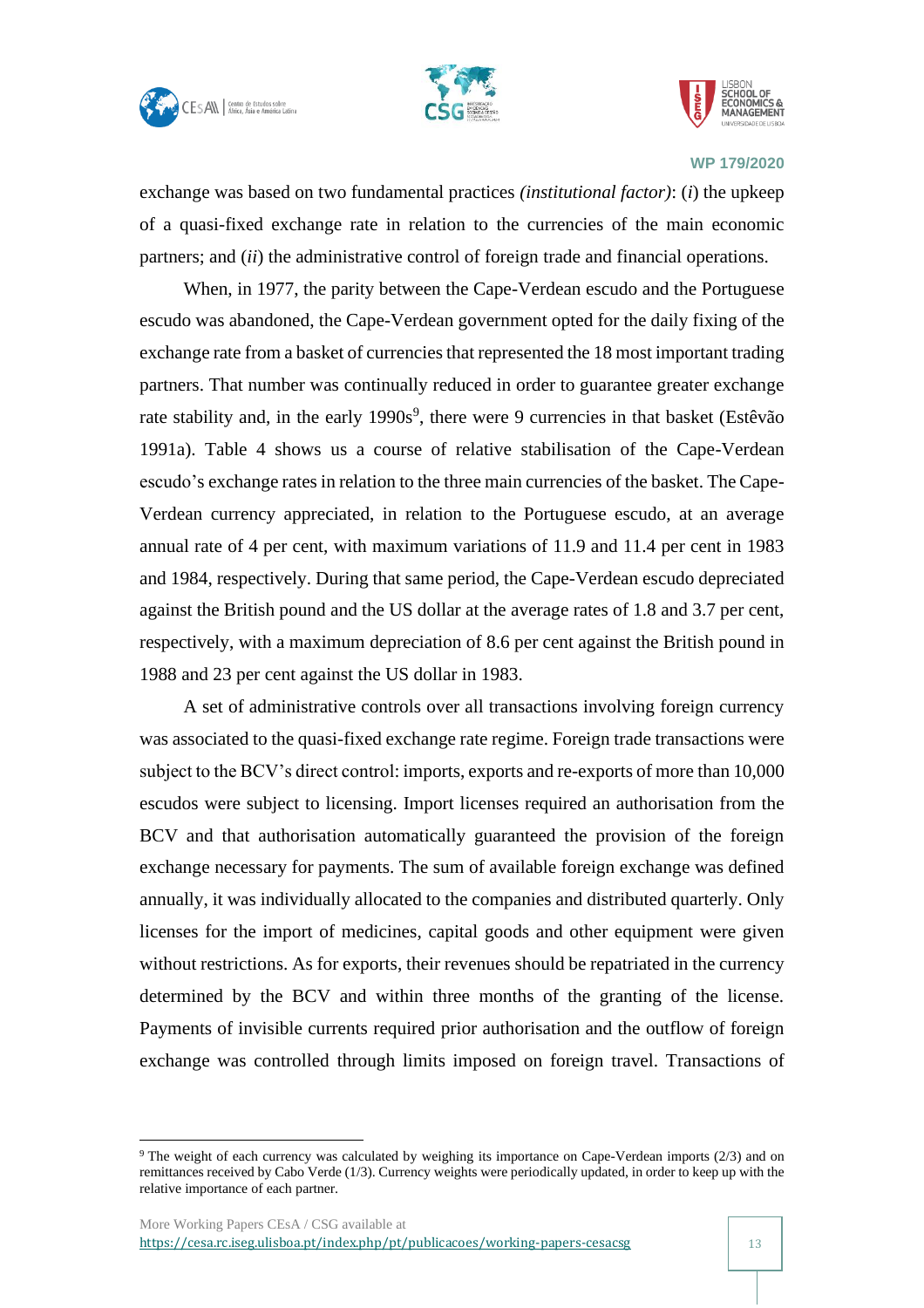





private capital were subjected to prior approval, even though imported capital could be re-exported without limits.

In contrast to what happened during the colonial period, when the pegging of the Cape-Verdean escudo to the metropolitan currency guaranteed in practice its external convertibility, the institutional and administrative mechanisms of the postindependence transition created a rupture with other countries and determined the inconvertibility of the national currency (Schuler 2003). However, those same mechanisms made it possible to manage the inflows of foreign currency, keeping the exchange rates quasi-fixed with the basket of currencies and guaranteeing a level of reserves that ensured the relative stability of the system. Table 5 shows us that the country maintained, throughout the period, an average level of foreign reserves of around 78.5 million US dollars, representing an average of 5.9 months of imports. This situation was sustainable for as long as it was possible to maintain the level of foreign exchange inflows, namely through official development assistance disbursements, and while it was possible to guarantee the country's political and economic management.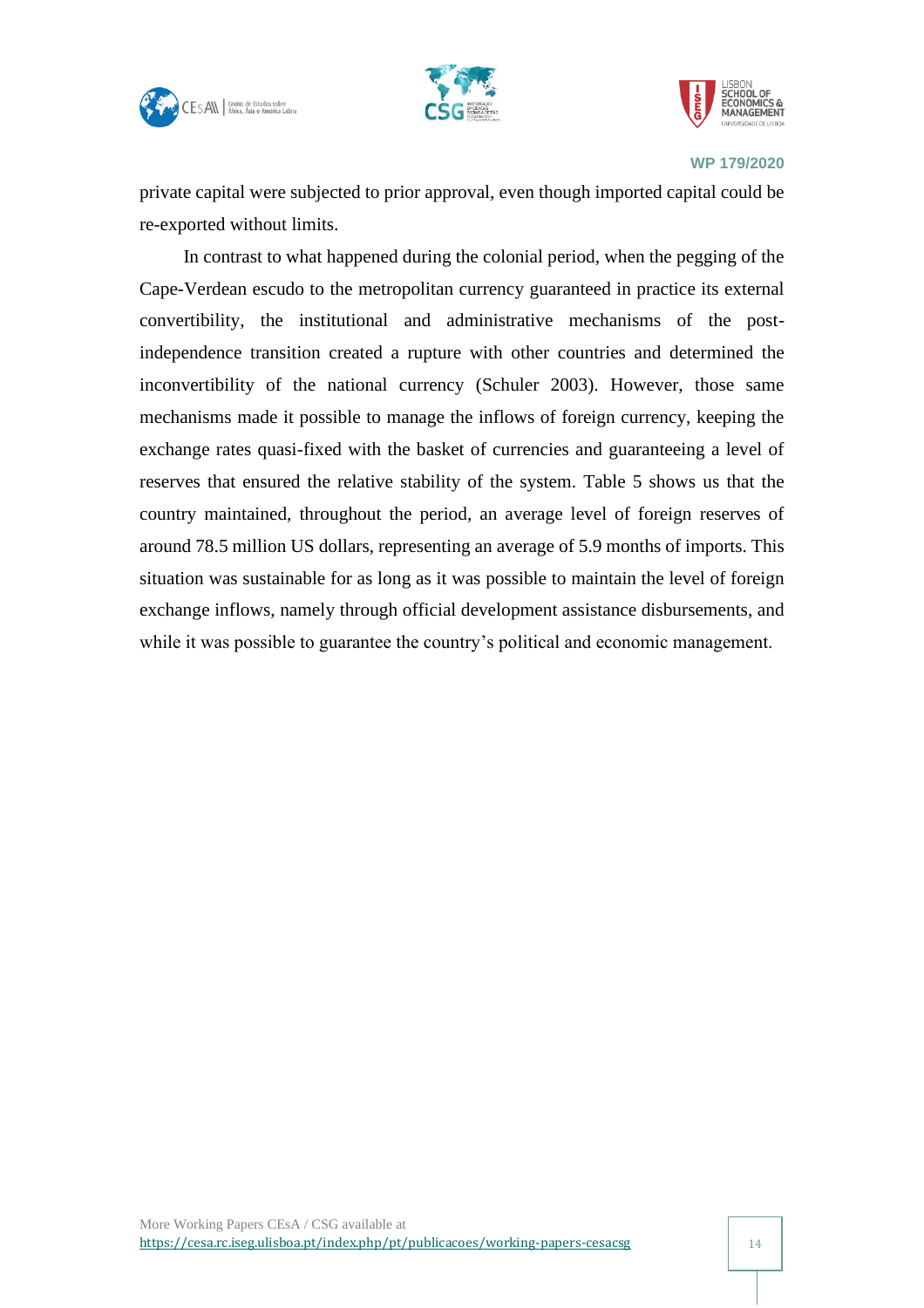





## **Table 3**

## **Official development assistance and personal remittances, 1982-1992**

|                                                | 1982 | 1983 | 1984 | 1985 | 1986 | 1987 | 1988 | 1989 | 1990 | 1991 | 1992 |
|------------------------------------------------|------|------|------|------|------|------|------|------|------|------|------|
| Official development assistance $(ODA)$ $(\%)$ | 36,5 | 40,6 | 45,9 | 46,7 | 54,6 | 35,9 | 31,2 | 31,0 | 34,3 | 31,9 | 32,6 |
| <b>Personal remittances</b> $(\% )$            | 18,4 | 14.8 | 15.6 | 15.1 | 14,0 | 14,8 | 15,4 | 16,6 | 18.3 | 18.7 | 20,7 |
| $ODA + Remittances$                            | 54,9 | 55,4 | 61,5 | 61,8 | 68,6 | 50,7 | 46,6 | 47,6 | 52,6 | 50,6 | 53,3 |

*Source:* World Bank, *World Development Indicators* (http://databank.worldbank.org); Estêvão (2015).

## **Table 4**

## **Annual variation (%) of the average exchange rates (British pound, Portuguese escudo and US dollar), 1982-1992**

|                      | 1982   | 1983    | 1984    | 1985   | 1986    | 1987   | 1988   | 1989   | 1990    | 1991 | 1992   | Average |
|----------------------|--------|---------|---------|--------|---------|--------|--------|--------|---------|------|--------|---------|
| <b>British pound</b> | 3,6    | 6,6     | 4,0     | 4,7    | $-0,6$  | 0,7    | 8,6    | $-0,6$ | $-2,6$  | 1,2  | $-5,5$ | 1,8     |
| Portuguese escudo    | $-6,9$ | $-11.9$ | $-11,4$ | $-7,4$ | 0,2     | $-4,1$ | $-2,5$ | $-1,2$ | $-0,7$  | 0,6  | 1,3    | $-4,0$  |
| <b>US</b> dollar     | 19,7   | 23,0    | 18,2    | 8,1    | $-12.5$ | $-9,9$ | $-0,2$ | 8,1    | $-10,1$ | 1,9  | $-5,3$ | 3,7     |

*Source:* Banco de Cabo Verde (*www.bcv.cv*).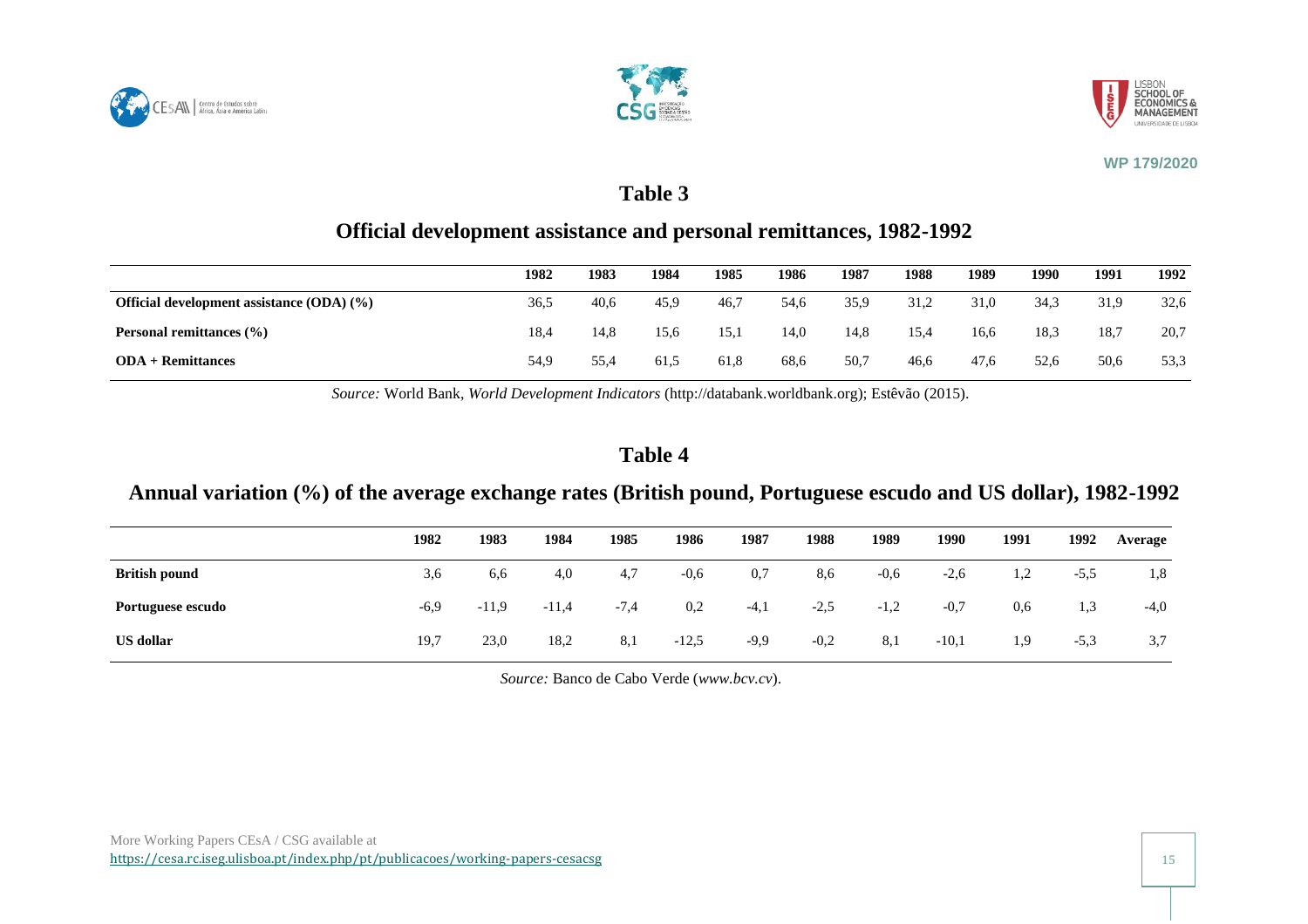





## **Table 5**

## **Total reserves in month of imports, 1982-1992**

|                                             | 1982 | 1983 | 1984 | 1985 | 1986 | 1987 | 1988 | 1989 | 1990 | 1991 | 1992 | Average |
|---------------------------------------------|------|------|------|------|------|------|------|------|------|------|------|---------|
| <b>Total reserves</b> (US million dollars)  | 37,8 | 42.7 | 45.9 | 41,0 | 55,4 | 56,4 | 80,7 | 81,3 | 74.7 | 77,0 | 65.1 | 75,8    |
| <b>Total reserves</b> (in month of imports) | 4.4  | 4.4  | 5.0  | 6,6  | 6,3  | 8,2  | 7,8  | 6,3  | 6.0  | 5,1  | 4.6  | 5,9     |

*Source:* World Bank, *World Development Indicators* (http://databank.worldbank.org)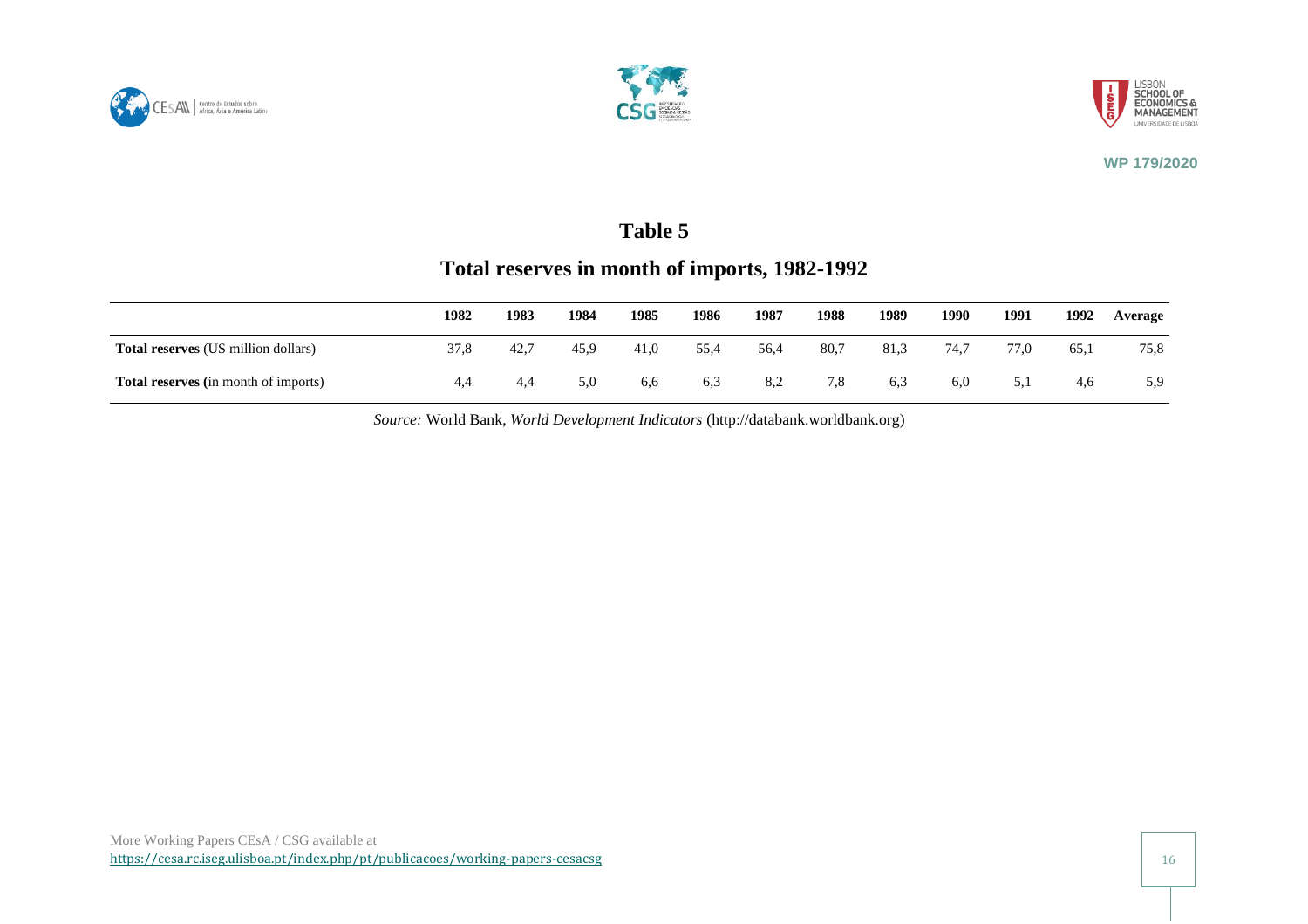





# <span id="page-17-0"></span>3. THE SECOND MONETARY TRANSITION AND THE FOREIGN EXCHANGE COOPERATION AGREEMENT WITH PORTUGAL

In the late 1980s, political pressure led to multiparty elections and, consequently, to a change in the framework of the political parties and regime. The transition process began in 1991 with the first government of the Second Republic, which initiated an extensive set of institutional, political, economic and social changes. From an economic point of view, the new government defined a path of liberalisation, which was reflected in a wave of institutional changes and a true refoundation of the legal and regulatory framework.

The great wave of change happened in 1993-1994 and included changes in several fields, namely commercial banking activities, central bank and foreign exchange operations. In the case of commercial banking, new regulatory standards for the constitution and functioning of banking organisations were introduced, accepting the initiative of national or foreign citizens and of foreign banking organisations to open branches in Cabo Verde. A fundamental institutional change was the definitive separation of the BCV's commercial functions and the creation of the Banco Comercial do Atlântico, which was the successor of the commercial department of the former BCV. In what concerns foreign currency purchase and sale operations, the new legislation allowed credit institutions that were authorised to trade in foreign exchange to fully carry out both foreign currency purchase and sale operations and operations of conversion of one foreign currency into another. These operations could be carried out between credit organisations, between them and their clients and with the BCV. The latter would fix the exchange rates on a daily basis and would issue all the instructions necessary for the performance of foreign exchange operations.

With the Second Republic, there was also a change in how the process of economic development was viewed with the publication of the *Grandes Opções do Plano 1997- 2000* (the main options of the plan) the first global action document published after the first wave of reforms, at the beginning of the second legislature. The vision of Cabo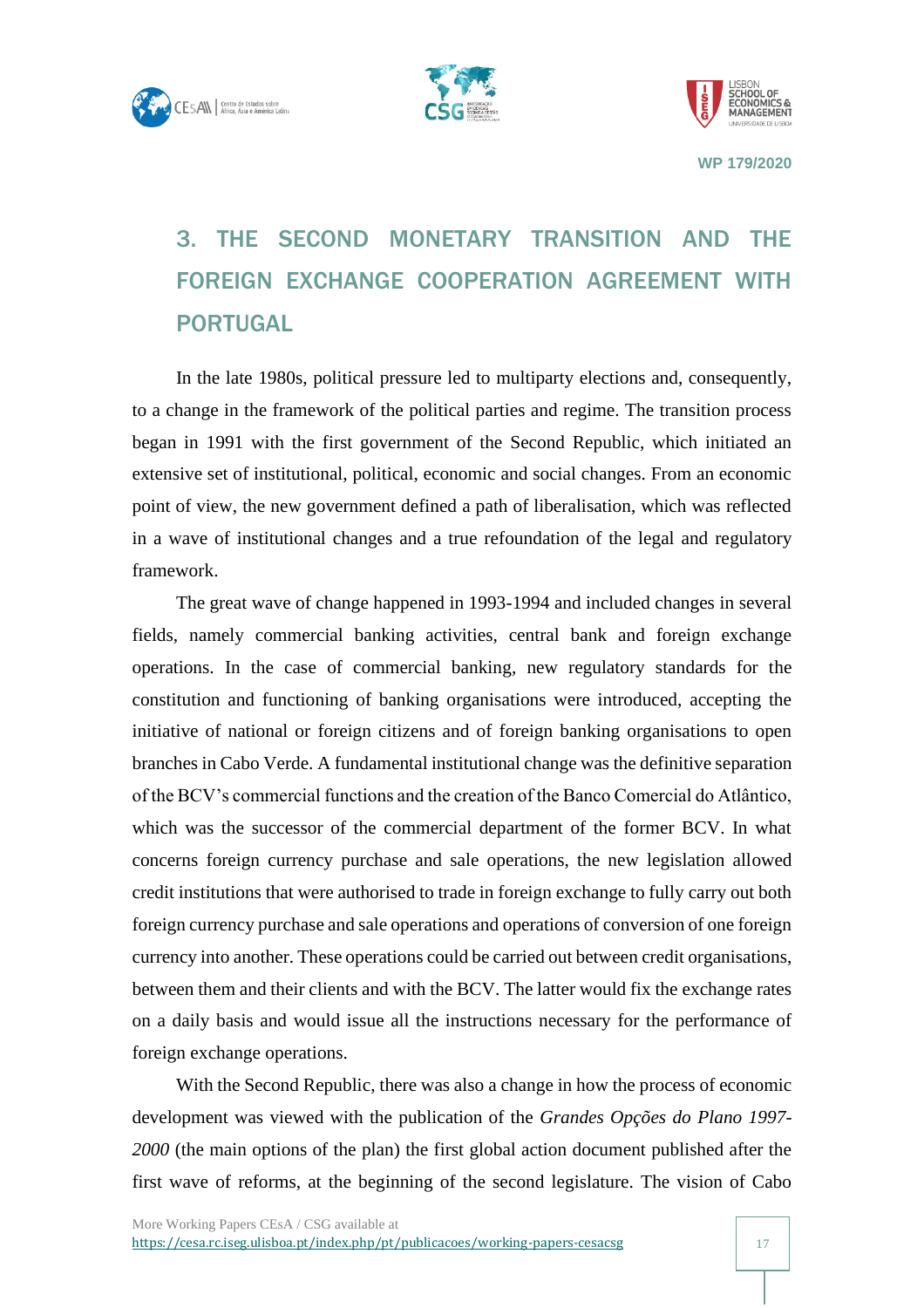





Verde's development was then summarised by the idea of "dynamic integration in the world economic system" (MCE s.d. p.3) from which we can highlight three fundamental aspects. The *dynamic integration*: (*i*) implied a clear orientation towards the external market; (*ii*) imposed the need for the development of the market, of the private sector and of human resources; and (*iii*) their success depended on the ability to take advantage of potential opportunities offered by the world economic system and to turn them into actual opportunities (MCE, s/d pp. 3-5). One of the most important opportunities that the world economy offers is foreign direct investment (FDI). For this reason, raising FDI and finding a strategic partnership for the archipelago became priorities for the economic development of Cabo Verde.

The idea of pegging the Cape-Verdean escudo to the Portuguese escudo should be placed within this framework. During the first transition, as mentioned above, the methods of governmental intervention allowed the reformulation of the articulation between *external factor* and *institutional factor*, which was indispensable to guarantee monetary and exchange stability. However, political and economic model changes destroyed the *institutional factor* built during the First Republic, which led to the necessity of its reformulation. The possibility of a strategic partnership with Portugal, the country's main trading partner, made it possible to think of a fixed peg between the two currencies as an alternative to the basket that had been used until then because exchange stability with the Portuguese escudo would allow to overcome situations of exchange instability in relation to other flexible currencies (Estêvão 2002). Additionally, the reorientation of the economy and political democratisation prevented the reconstruction of the *institutional factor* in a protectionist way, as the process should be conducted in a context of economic liberalisation.

The proposal to peg the two currencies and the beginning of the negotiations also happened at a time of economic crisis in Cabo Verde. For that reason, that option also reflected a search for a solution to the situation, which no longer permitted to support the previous exchange policy and which posed rising problems with the lack of external means of payment (Azevedo 1995; Ramalho 1995). The package of economic reconversion measures, coupled with the progressive reduction in the flows of foreign transfers, ended up reflecting an increasing instability: (*i*) growth of the public deficit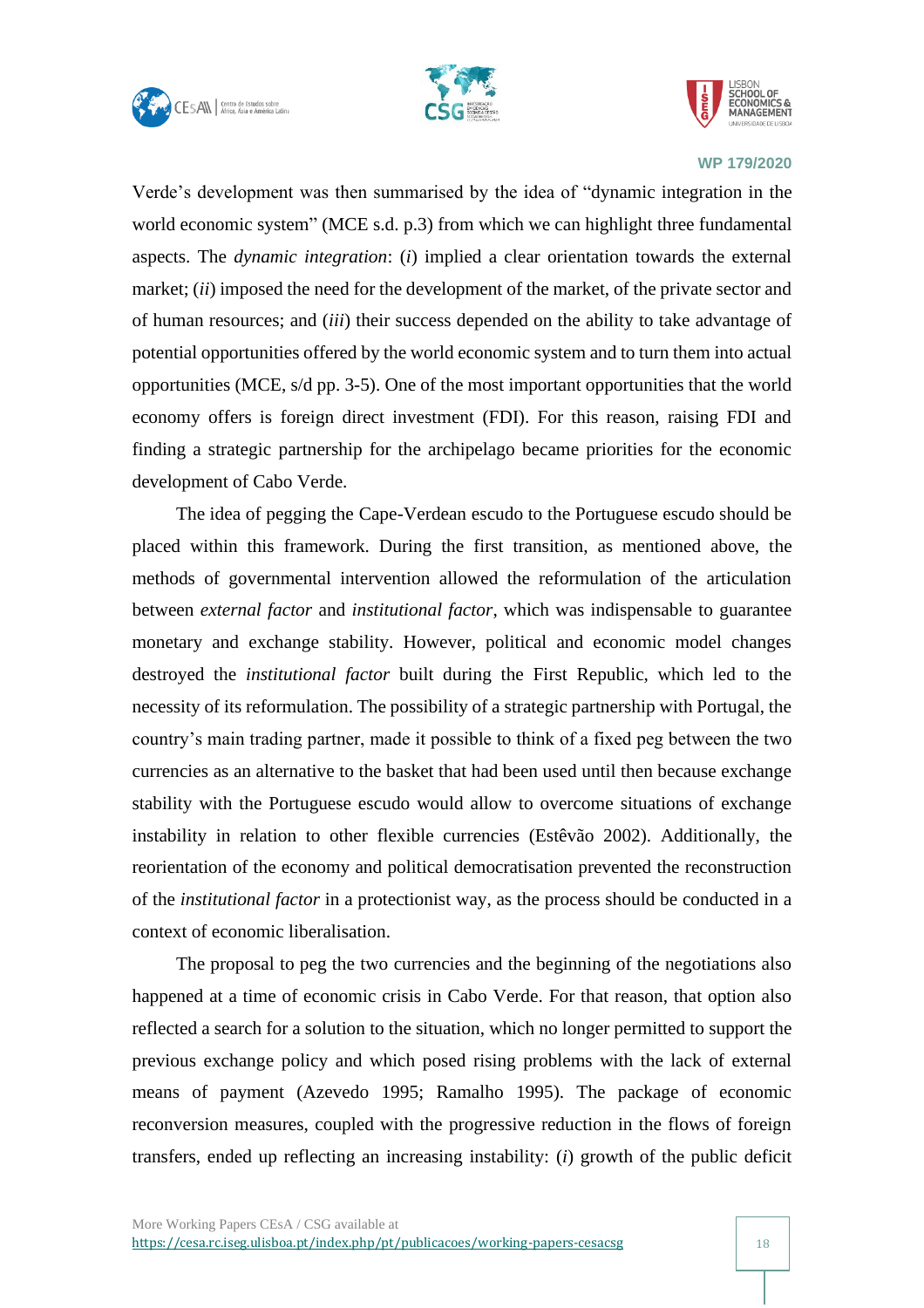





from 3.4 per cent of the GDP in 1990 to 11.3 per cent in 1994; (*ii*) shortfall in exchange reserves, from 5.1 per cent of imports in 1990 to 2.2 in 1994 and 0.8 in 1997; (*iii*) increasing difficulties with the debt service, generating accumulation of arrears; and (*iv*) level of domestic inflation consistently above the average of the main partner countries, leading to the need for successive devaluations of the Cape-Verdean currency.

It was increasingly urgent to re-establish an institutional mechanism that would make it possible to return to the framework of exchange stability. To that purpose, in March 1995, the Cape-Verdean government expressed to the Banco de Portugal an interest in studying the possibility of pegging its currency to the Portuguese escudo. For the BCV, the study was completely open, revealing no pre-defined position on the actual outline of a possible monetary pegging (Azevedo 1995). There was a wide discussion, namely within the Banco de Portugal, that was focused on three main topics: the nature of the exchange peg, financial facility and macroeconomic conditionality. Some of the ideas that took form and ultimately shaped the agreement were the following (Azevedo & Marques, 1996; Basto & Heitor, 2008):

- The option for a fixed exchange regime pegged to a single currency had the advantage of being more transparent, introducing more discipline and providing greater flexibility in the management of foreign exchange policy.
- Pegging to the Portuguese escudo should be assumed to be unilateral and not to involve any intervention obligations on the part of the Banco de Portugal.
- The agreement should be framed by a monetary arrangement with the inclusion of a credit facility, as the financial support should be granted by the Portuguese Treasury and subject to conditionality.

The Exchange Cooperation Agreement (ECA), signed in Praia in 13 March 1998, established a fixed parity peg between the two currencies, guaranteeing the convertibility of the Cape-Verdean escudo under the following terms: (*i*) granting a credit facility to Cabo Verde to strengthen its foreign exchange reserves; (*ii*) adoption by Cabo Verde of the European Union's reference criteria, with the commitment to implement economic policy measures compatible with the safeguarding of the exchange parity and with the creation of conditions for a rigorous management of the credit facility; and (*iii*) creation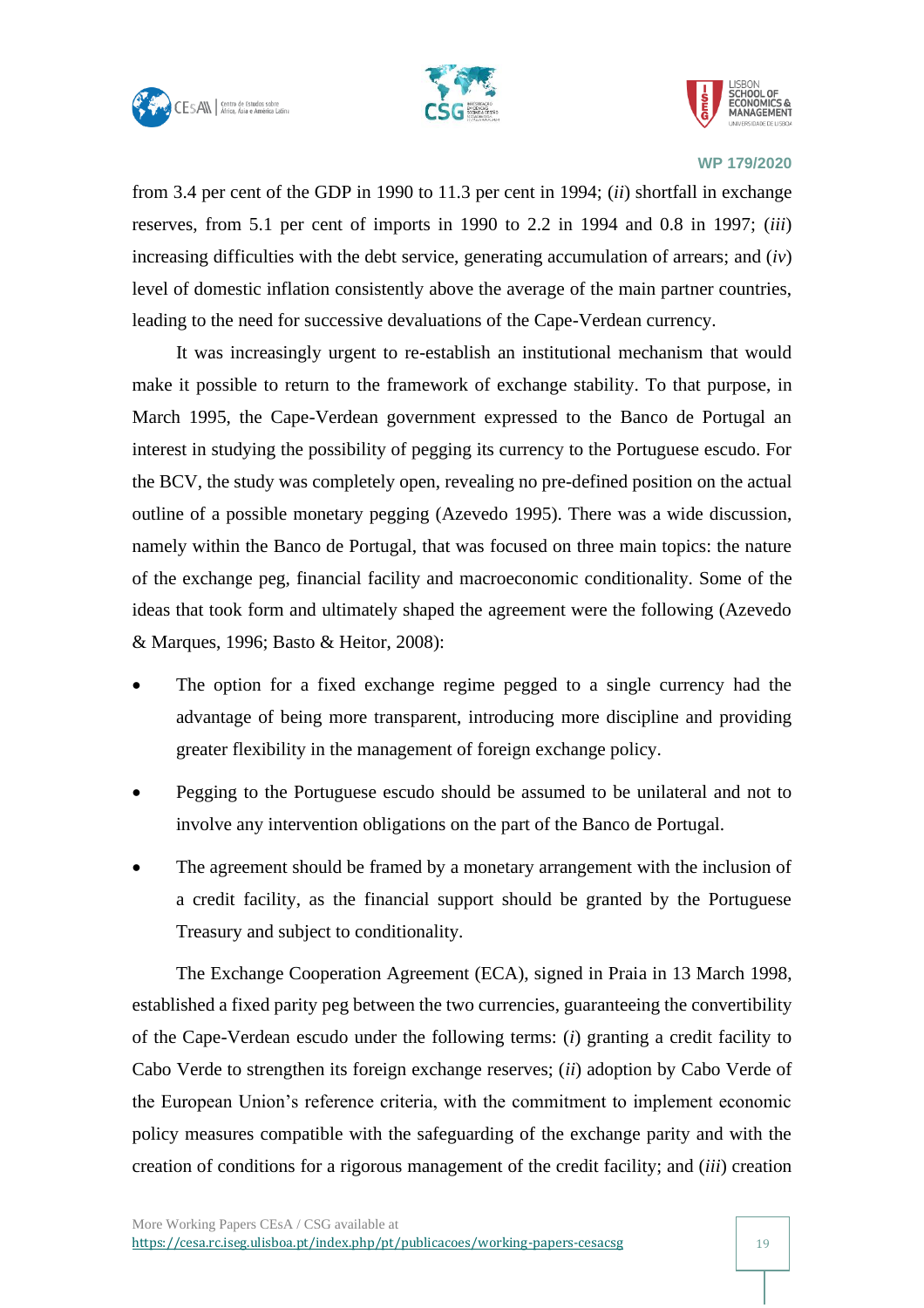





of a Commission for the Exchange Cooperation Agreement (COMACC), made up of representatives of both parties, in order to ensure the proper functioning of the agreement and to manage it $^{10}$ .

The replacement of the Portuguese escudo by the euro, as referred to in the Article 6 of the 'Protocol on Credit Facility', made it necessary to adjust the ECA to the European legal provisions that were to be established. The issue was resolved by the decision of the Council of the European Union, of December 1998 (European Council, 1998), authorising Portugal to keep the agreement in force. The agreement was considered to be of a budgetary nature and the convertibility of the Cape-Verdean escudo should be guaranteed by budgetary commitments of Portugal, which should at the same time ensure that the agreement had no significant financial implications (European Council 1998; ECB 1999). That decision resulted in the replacement of the Portuguese escudo by the euro as the pegging of the Cape-Verdean currency, automatically determining the new exchange value of the Cape-Verdean escudo, with a parity in euros calculated through the irrevocably fixed conversion rate between the euro and the Portuguese escudo: the ratio of 1 Portuguese escudo  $= 0.55$  Cape-Verdean escudos, combined with the irrevocable rate of 1 euro = 200.482 Portuguese escudos, led to the determination of the value of the euro in Cape-Verdean escudos as 1 euro = 110.265 escudos. In addition to the establishment of the new parity of the Cape-Verdean currency, the transition to the euro did not entail any further modification to the principles established by the ECA.

Despite some initial instability due to the crisis in Cabo Verde in the late 1990s, the Agreement has since then operated normally, with no change in its basic conditions or in the exchange rate established in 1998. Its effects on the functioning of the Cape-Verdean economy have been far-reaching. We can analyse these effects on three levels: (*i*) on the development of relations with the countries of the European Union; (*ii*) on the stability of the domestic economy; and (*iii*) on the changes in the Cape-Verdean economy.

The intensity of the economic relations with Portugal and with the European Union was important to support the possibility of pegging the Cape-Verdean to the Portuguese currency. With the ECA there was not only a strengthening of economic relations with the European Union, but also the diversification in the relative position of Cabo Verde's

More Working Papers CEsA / CSG available at <https://cesa.rc.iseg.ulisboa.pt/index.php/pt/publicacoes/working-papers-cesacsg> 20

<sup>10</sup>Decreto 24/98 [approval of the Exchange Cooperation Agreement]. *Diário da República* n. 161, pp. 3386-3388.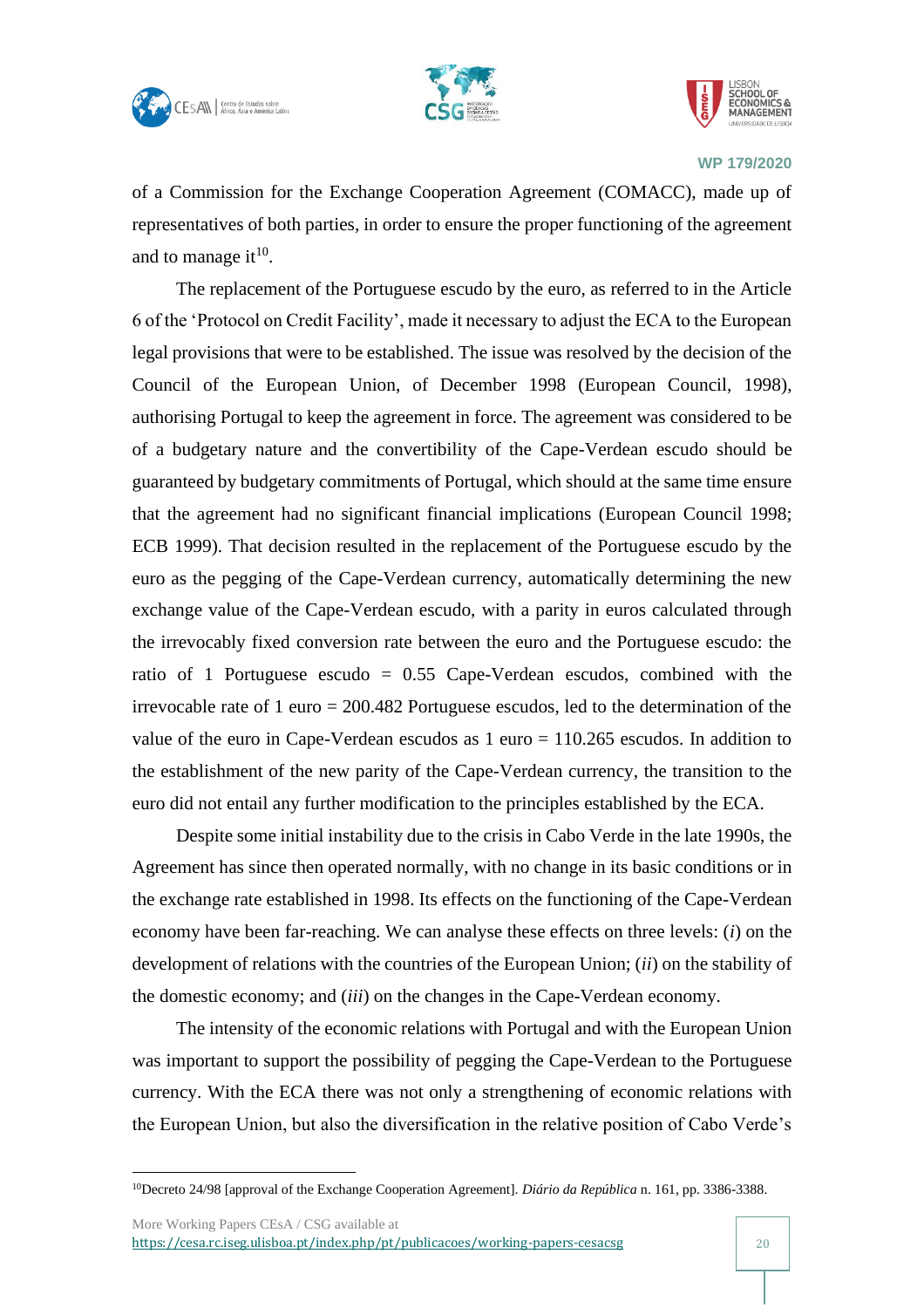





main European partners, which can be observed through trade flows, emigrants' remittances and FDI.

Table 6 shows that between 2000 and 2016 exports to Europe accounted for an average of around 85 per cent of the total, and in some years reached well above 90 per cent. If, initially, Cape-Verdean exports were directed mainly to Portugal, there was a significant change from the mid-2000s, as the Portuguese market fell from 88.4 % in 2002 to only 15.1% in 2018, while the Spanish market has rapidly grown since 2006, reaching 65.1% in 2018. In terms of imports, European countries accounted for an average of 76.6% of all Cape-Verdean imports during the period. In this case, the distribution by country remained relatively stable, with Portugal as the main supplier of Cabo Verde, reaching around 50% of the total.

During the same period, emigrants' remittances (Table 7) from European countries accounted for, in average, nearly 75% of the total, mainly from Portugal (28.7%), France (21.7%) and the Netherlands (9.4%). The weight of remittances from the United States of America fell from 30% in 2000 to 18.1% in 2004, accounting for an average of around 20% of the total during the period.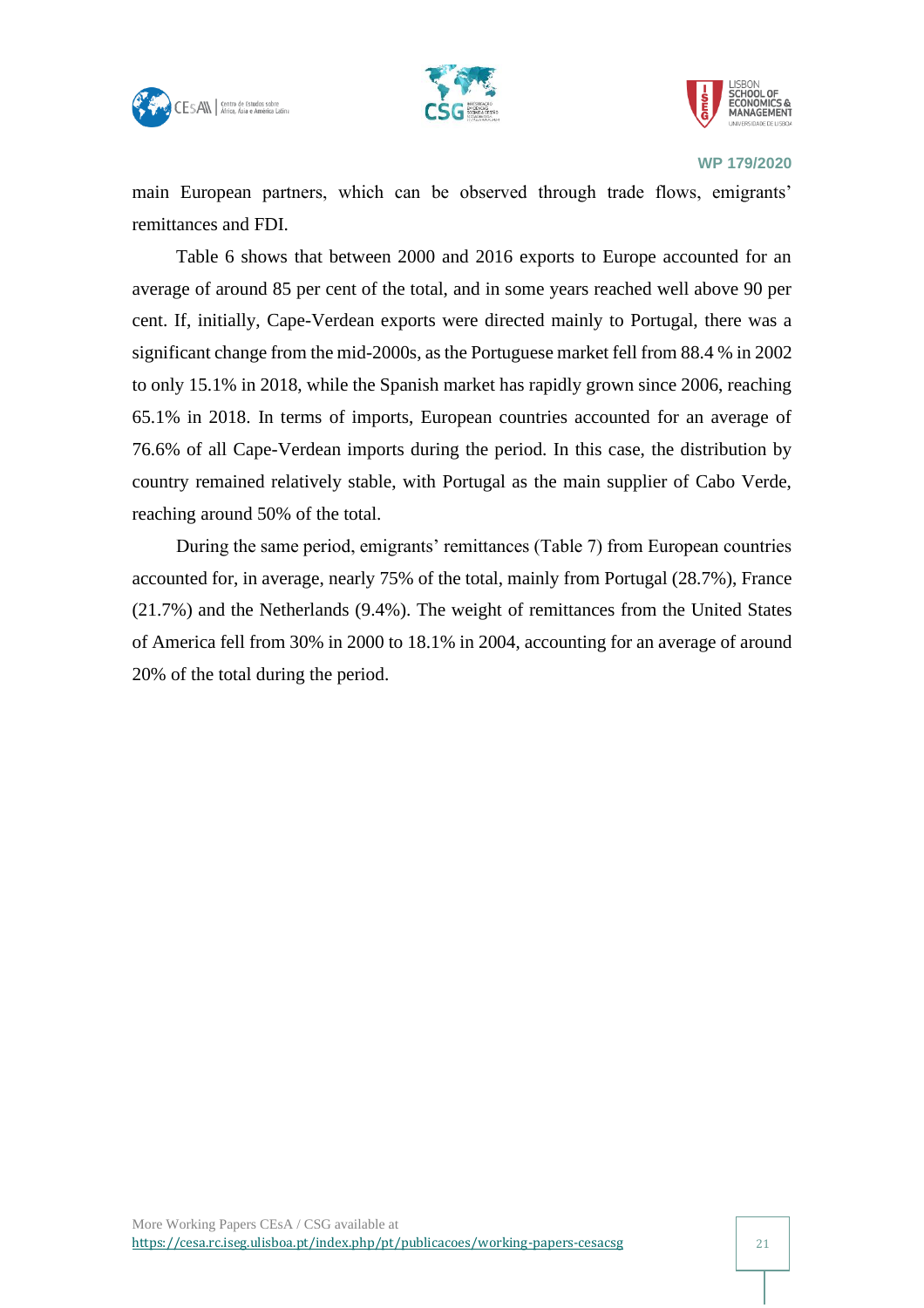





## **Table 6**

#### **Geographical distribution of trade, 2000-2018 (% of total)**

|                 | 2000 | 2002 | 2004 | 2006 | 2008           | 2010 | 2012 | 2014 | 2016 | 2018 | Average |  |
|-----------------|------|------|------|------|----------------|------|------|------|------|------|---------|--|
| <b>Exports</b>  |      |      |      |      |                |      |      |      |      |      |         |  |
| Portugal        | 80,1 | 88,4 | 78,3 | 49,8 | 40,6           | 22,7 | 16,0 | 14,7 | 17,0 | 15,1 | 42,3    |  |
| Spain           | 3,5  | 0,8  | 0,3  | 27,3 | 37,2           | 72,6 | 76,3 | 63,9 | 64,2 | 65,1 | 41,1    |  |
| E. U.           | 86,2 | 91,1 | 79,0 | 77,7 | 78,3           | 96,2 | 92,5 | 79,4 | 81,6 | 80,8 | 84,3    |  |
| Others          | 13,8 | 8,9  | 21,0 | 22,3 | 21,7           | 3,8  | 7,5  | 20,6 | 18,4 | 15,7 | 15,4    |  |
|                 |      |      |      |      | <b>Imports</b> |      |      |      |      |      |         |  |
| Netherland<br>S | 13,0 | 18,1 | 13,7 | 11,2 | 17,0           | 16,8 | 15,0 | 15,6 | 7,3  | 6,1  | 13,4    |  |
| Portugal        | 52,4 | 55,3 | 42,5 | 50,2 | 50,3           | 51,4 | 48,2 | 44,3 | 49,6 | 43,1 | 48,7    |  |
| Spain           | 2,5  | 3,8  | 3,8  | 5,6  | 7,3            | 10,6 | 7,2  | 7,6  | 11,1 | 14,5 | 7,4     |  |
| E. U.           | 75,7 | 86,8 | 67,5 | 78,2 | 82,2           | 85,4 | 75,5 | 72,1 | 73,1 | 69,3 | 76,6    |  |
| Others          | 26,9 | 17,1 | 36,3 | 27,4 | 25,0           | 25,2 | 31,6 | 27,9 | 26,9 | 30,7 | 27,5    |  |

*Source:* Banco de Cabo Verde (*www.bcv.cv*) and author's own calculations.

#### **Table 7**

## **Remittances by countries of origin, 2000-2018 (% of total)**

|             | 2000 | 2002 | 2004 | 2006 | 2008 | 2010 | 2012 | 2014 | 2016 | 2018 | Average |
|-------------|------|------|------|------|------|------|------|------|------|------|---------|
| France      | 13,4 | 22,4 | 23,5 | 22,9 | 22,0 | 23,0 | 23,6 | 21,3 | 21,0 | 23,9 | 21,7    |
| Italy       | 7,9  | 4,8  | 7,7  | 7,1  | 6,9  | 6,3  | 6,2  | 6,0  | 6,7  | 4,9  | 6,5     |
| Netherlands | 14,7 | 11,0 | 9,0  | 8,9  | 11,4 | 8,1  | 9,3  | 10,2 | 5,7  | 5,6  | 9,4     |
| Portugal    | 20,4 | 25,3 | 28,8 | 28,6 | 30,0 | 30,7 | 32,1 | 32,4 | 28,8 | 29,6 | 28,7    |
| E. U.       | 63,8 | 66,9 | 75,6 | 76,6 | 80,1 | 77,4 | 79,0 | 77,6 | 72,4 | 72,2 | 74,2    |
| <b>USA</b>  | 30,0 | 27,4 | 18,1 | 19,4 | 14,5 | 16,6 | 14,4 | 14,6 | 19,7 | 20,2 | 19,5    |
| Others      | 6,2  | 5,7  | 6,3  | 4,0  | 5,4  | 6,0  | 6,6  | 7,8  | 7,9  | 7,6  | 6,3     |

*Source:* Banco de Cabo Verde (*www.bcv.cv*) and author's own calculations.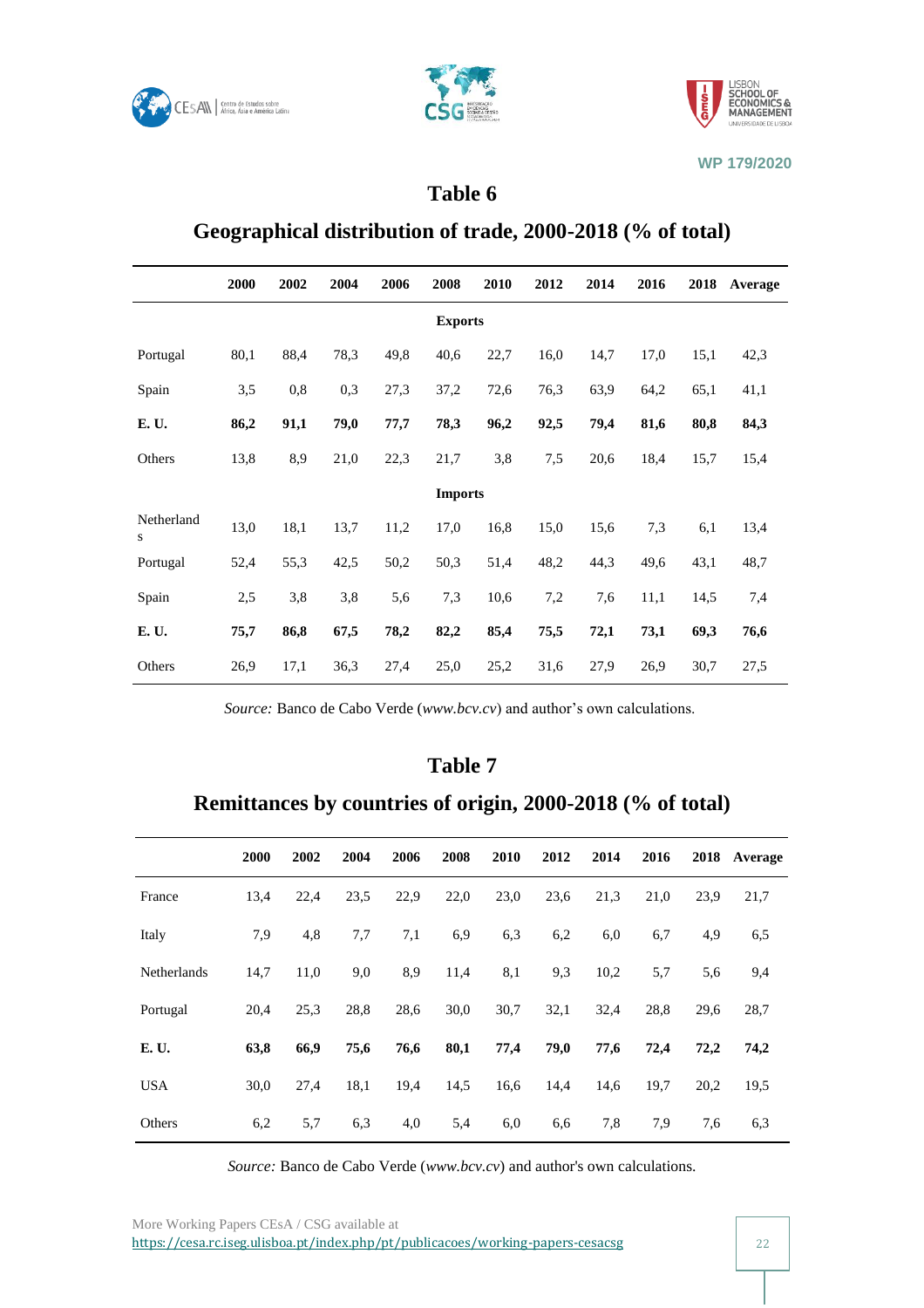





The third element that reveals the importance of the European Union to the Cape-Verdean economy is foreign direct investment. FDI flows began to gain importance in the second half of the 1990s with the first privatisation programme and, in the early years, were almost in their entirety from Portugal. In the 2000s, FDI grew significantly, while its sources became more diverse (Table 8). Flows from the United Kingdom have gained importance since 2007 and that country is currently the main foreign investor in Cabo Verde (58.8% in 2017), with Portugal and Spain occupying prominent positions: in the first case, the average of flows since 2001 is around 21%, while in the second case it is around 18%.

|                | 2000 | 2002 | 2004 | 2006    | 2008 | 2010 | 2012 | 2014 | 2016   | 2017 | Average |
|----------------|------|------|------|---------|------|------|------|------|--------|------|---------|
| Ireland        | 0.0  | 0,0  | 0,0  | 13,2    | 9,1  | 14,8 | 0,7  | 0.5  | $-0,1$ | 0,1  | 3,8     |
| Italy          | 4,9  | 73,7 | 4,3  | 35,6    | 4,9  | 3,1  | 0,7  | 0,1  | 0,7    | 1,3  | 12,9    |
| Portugal       | 79,1 | 16,3 | 24,2 | 18,3    | 21,3 | 18,0 | 13,0 | 8.3  | 9.3    | 5,2  | 21,3    |
| Spain          | 0.6  | 0,0  | 63,0 | 60,7    | 10,8 | 19,5 | 3,5  | 0.8  | 14,8   | 6,4  | 18,0    |
| United Kingdom | 1,1  | 0,0  | 1,9  | 12,8    | 17,0 | 27,3 | 39,9 | 48,5 | 57,3   | 58,8 | 26,5    |
| E. U.          | 85,7 | 90,0 | 93,4 | 140,7   | 63,1 | 82,7 | 57,8 | 58,3 | 82,0   | 71,7 | 82,5    |
| Others         | 14,3 | 10,0 | 6,5  | $-40.7$ | 36,9 | 17,3 | 42,2 | 41,7 | 18,0   | 28,3 | 17,5    |

**Table 8 FDI by countries of origin, 2001-2015 (% of total)**

*Source*: Banco de Cabo Verde (*www.bcv.cv*) and author's own calculations.

The evolution of trade, remittances and FDI shows the close relationship between the Cape-Verdean and the European economies. That evolution benefitted the foreign exchange stability achieved with the ECA and had significant effects on the Cape-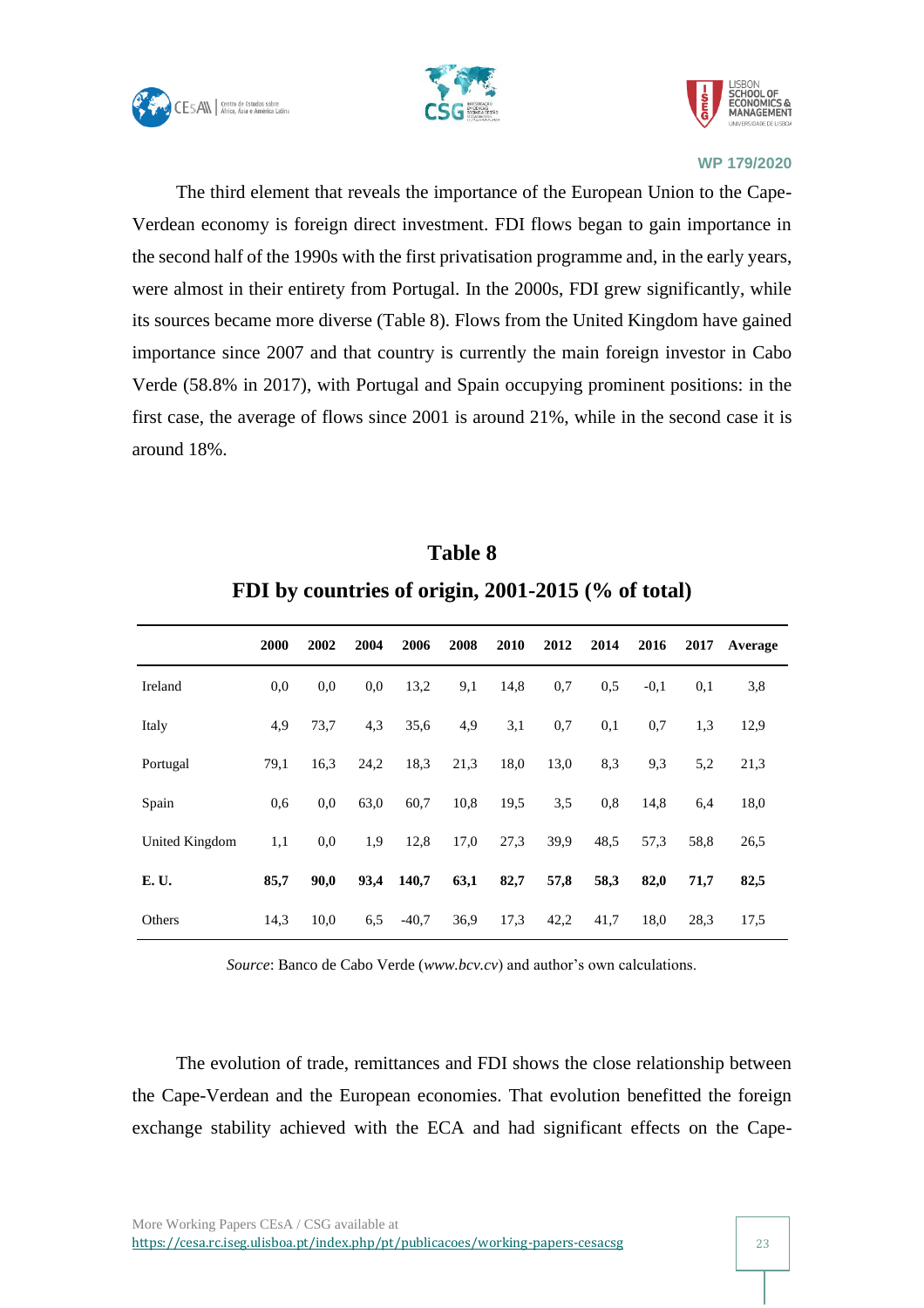





Verdean economy, both in terms of its stability and the process of change observed since the beginning of the 2000s.

The peg to the euro was an important instrument for influencing price stability (Weber 2005). Given the great weight of imports in the Cape-Verdean economy, the inflation rate of imported goods is a key determinant of the level of domestic inflation. With the ECA, the imported rate of inflation became linked to the inflation rate of the anchor region and Cabo Verde began to directly import the price stability of the European zone, which led to a downward trend in imported inflation and, consequently, in local inflation. Figure 1 shows this downward trend, highlighted by the dotted red line. The volatility of the inflation rate is partly explained by variations in the prices of local goods, which are very dependent on the quality of agricultural years. However, that volatility is also in a downward trend, particularly in the second half of the period under analysis.

## **Figure 1**

**Inflation, 12-month average percentage change, 1997-2018**



*Source*: INE, Cabo Verde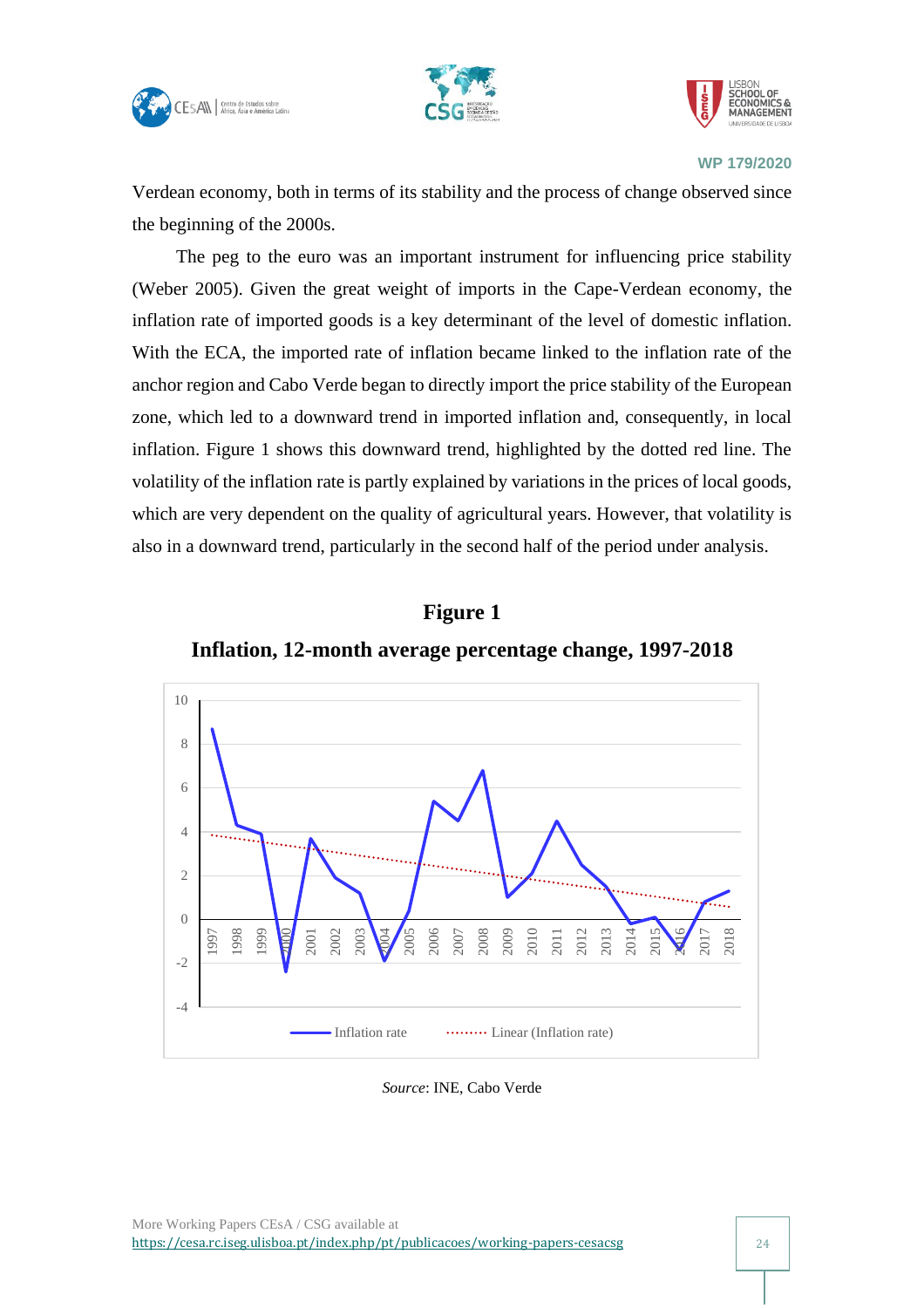





The country, with the foreign exchange stability and the growth of financial flows from abroad, progressively recuperated the constitution of international reserves. Therefore, foreign exchange reserves have grown steadily, with a much more comfortable situation today (5 to 6 months of imports) than in the late 1990s, when reserves often represented less than a month of imports.

Globally, the ECA has influenced, in a very significant way, the climate of economic change in Cabo Verde since the early 2000s. That climate has allowed the country to move from a situation where it depended essentially on flows of transfers (private and public) to a situation where the economy is increasingly based on market relations and flows. Figure 2 shows this clearly: up to around 2000, the sum of the official assistance and remittances flows had a much greater weight in the Cape-Verdean economy than the sum of foreign investment flows (insignificant until around 1993) and export revenues. Since then the economy has been increasingly dependent on these flows, which reflects a very important change in its operating model. Now, the Cape-Verdean economy is fundamentally based on market flows and its performance depends more and more on the ability to attract foreign investment and to increase the competitiveness of the exports.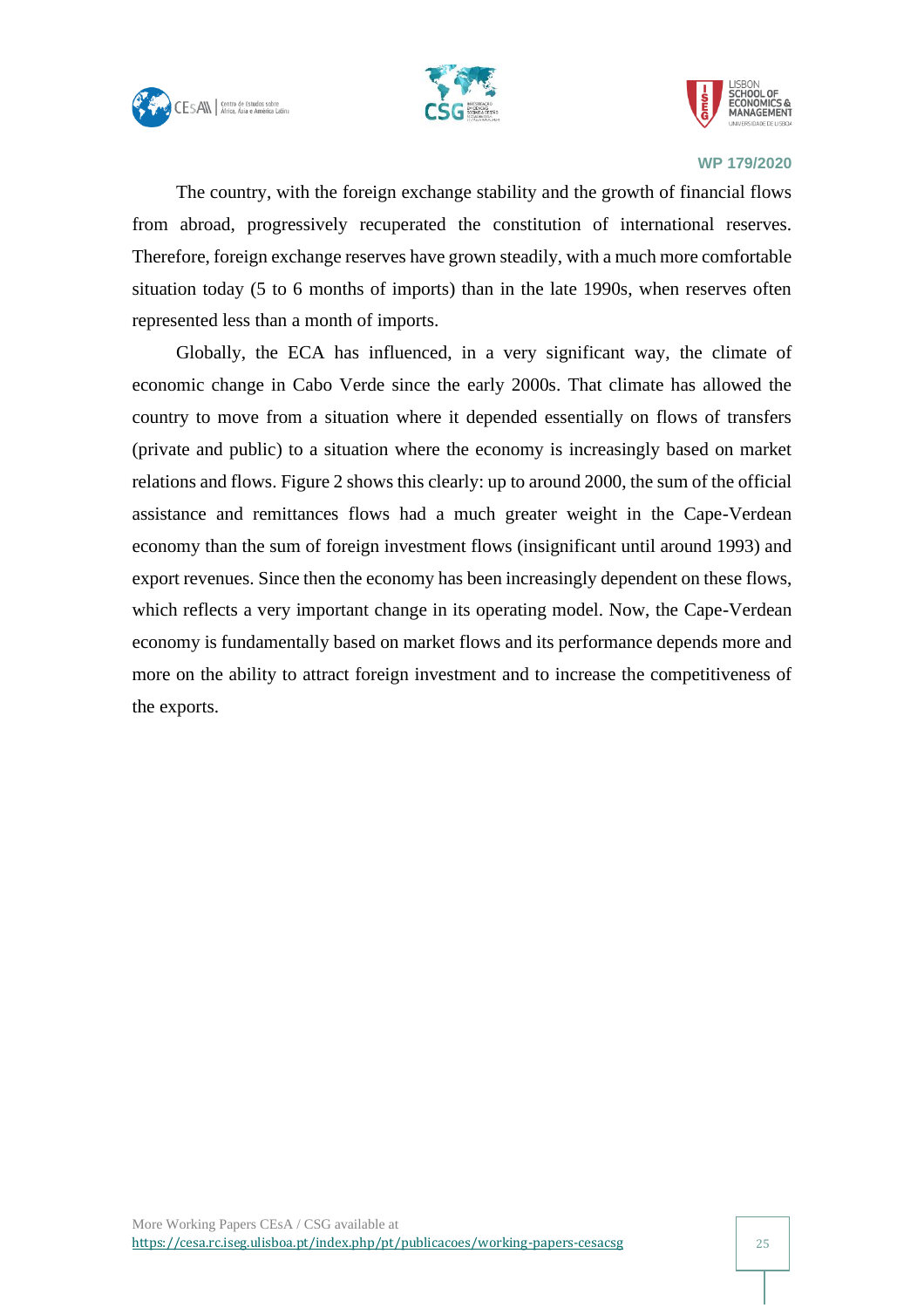





### **Figure 2**

**'ODA+Remittances' and 'FDI+Exports' flows, 1994-2018**



*Source:* World Bank, *World Development Indicators* (http://databank.worldbank.org).

## <span id="page-26-0"></span>FINAL REMARKS

The reading of the two post-colonial monetary transitions allows us to highlight three sets of final notes. Firstly, the impact on the banking and financial system was different in each situation. In the first transition, the banking rupture led to a situation of near monopoly of the central bank and to a system managed administratively and with a weak development level. In the second transition, the process of economic liberalisation led to the autonomy of the role of central bank and to the emergence of the commercial banking activity, progressively expanded and internationalised, even though the largest part of the system is in the possession of the Caixa Geral de Depósitos, a Portuguese State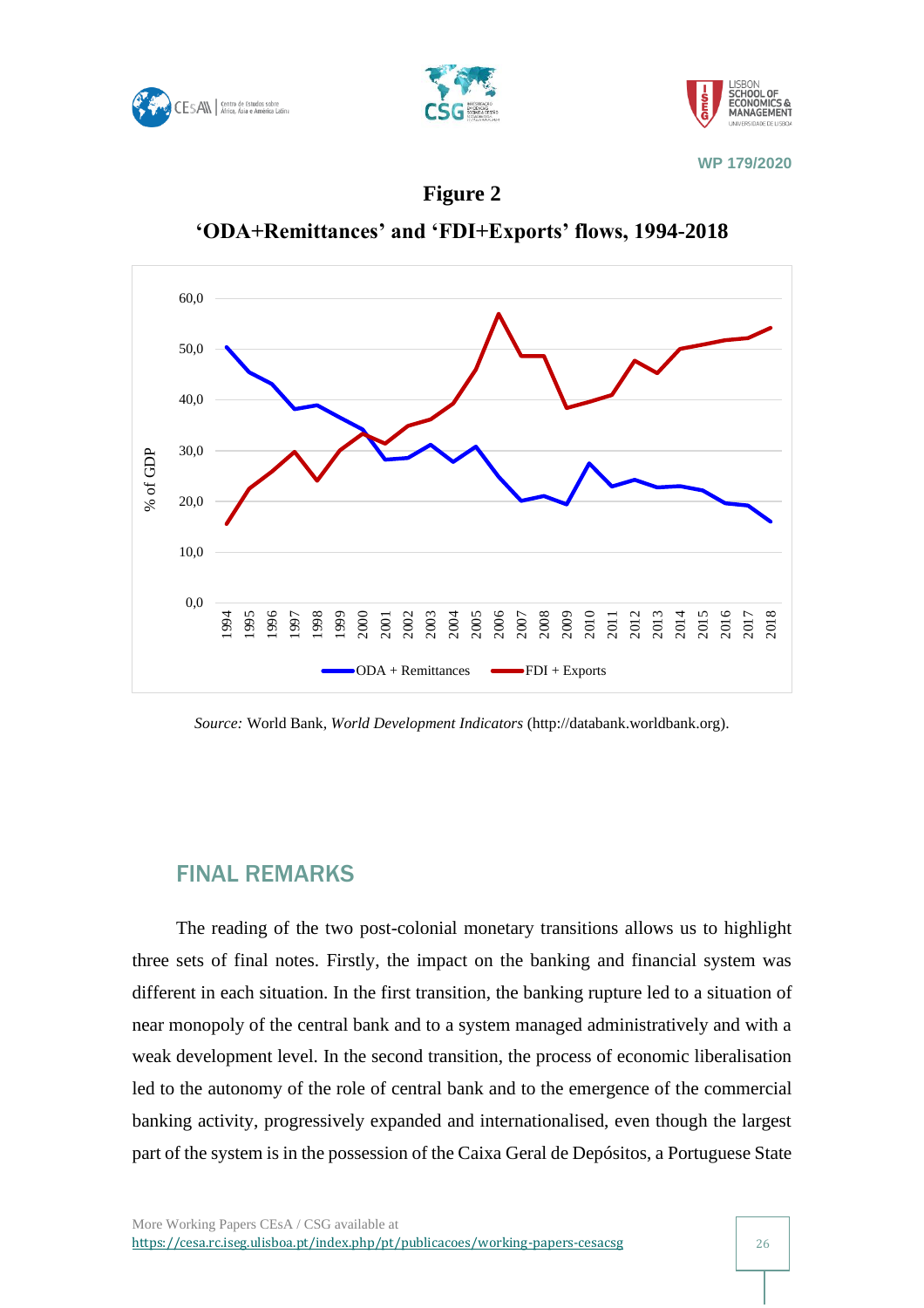





bank. Trade, exchange and financial mechanisms have progressed rapidly and have reached a significant level of development in the past two decades.

Secondly, as we have seen, the second monetary transition significantly affected the evolution of trade and international investments in Cabo Verde. In the case of trade, the European Union has consolidated its position as Cabo Verde's main partner, while increasing the number of European countries with prominent positions in trade flows. FDI emerged as an important flow within the framework of the exchange agreement with Portugal, having grown significantly in the last decades while, at the same time, its sources are becoming more and more diverse. This expansion of direct investment led to a strong growth of the economy and of exports of services in Cabo Verde.

Finally, the second monetary transition allowed the expansion of a whole group of changes that are the foundation of the recent trend of structural transformation of the Cape-Verdean economy, as it goes from a situation in which its performance was mainly based on dependency flows (official assistance and remittances) to a new situation in which the economy started to mainly depend on market flows, both of trade (exports of goods and services) and investment. This means that the Cape-Verdean economy is consolidating itself as a market economy and that its performance depends more and more on the ability to attract foreign investment and to increase the competitiveness of its exports. This path of the Cape-Verdean economy paved the way for the discussion of the future of the ECA, currently on the Cape-Verdean government's agenda: the deepening of the agreement or the euroisation of the economy? (Imam 2009; Loureiro & Martins & Ribeiro 2009).

\*\*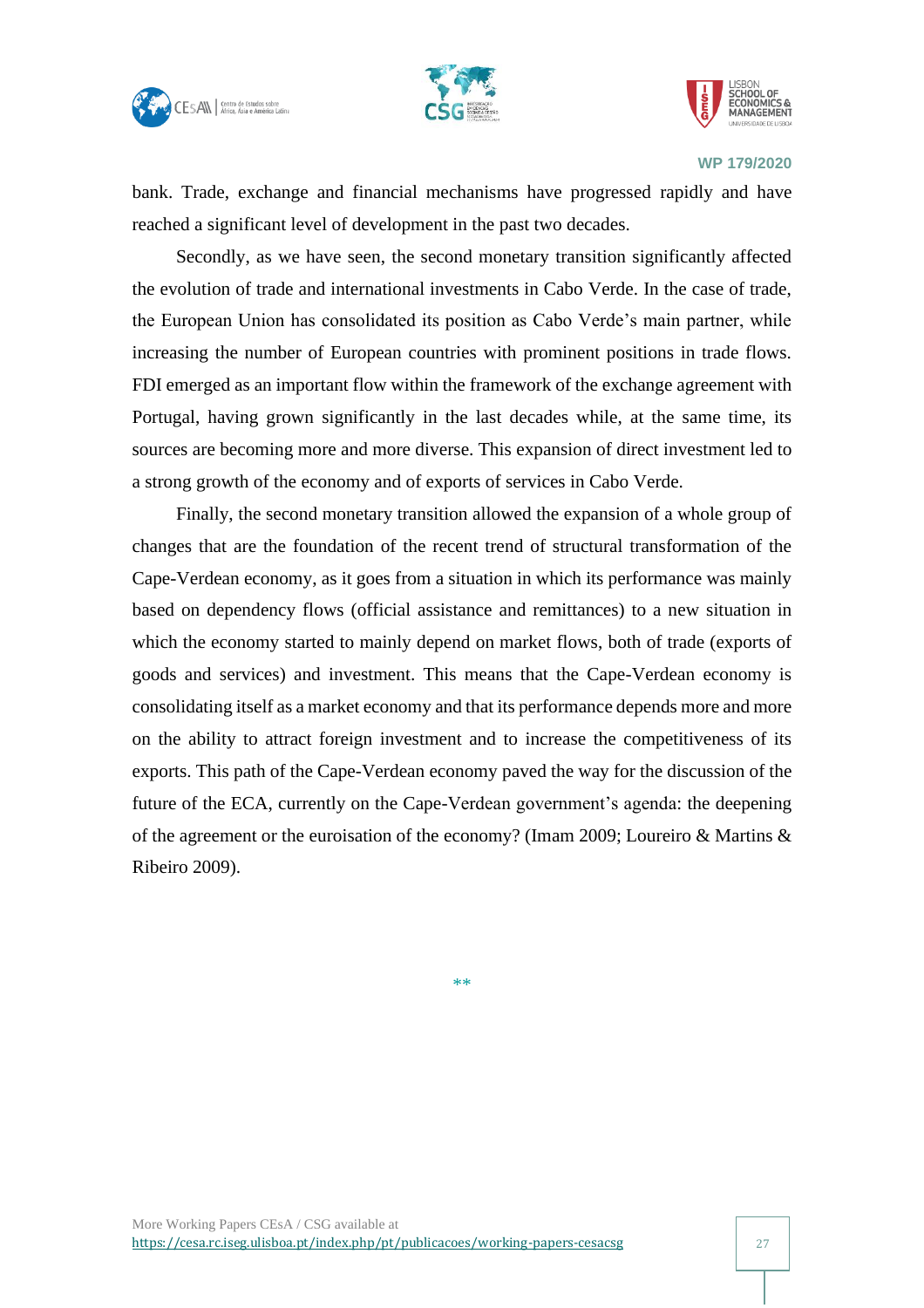





## <span id="page-28-0"></span>**SOURCES**

Banco de Cabo Verde. Statistics and economic studies (*http:*//*www.bcv.cv*)

Banco de Portugal Archives. Sistema de Compensação e de Pagamentos Interterritoriais, *Relatório do Agente*, 1963-1973.

Banco de Portugal, International Relations Department. *Informação*, 1995-2007.

- Banco Nacional Ultramarino. Balance sheets of December, *Boletim Oficial* (Cabo Verde), several years.
- Cabo Verde. *Boletim Oficial* (13, *Suplemento*, 29 Sep. 1975; 26, *Suplemento*, 1 Jul. 1977; 12, 24 Mar.1984; 52, *Suplemento*, 31 Dec. 1985).
- ECB (1999), Opinion of the European Central Bank at the request of the Council of the European Union on a recommendation for a Council Decision concerning exchange rate matters relating to the Cape Verde escudo (CON/98/57) (1999/C 200/06). *Official Journal of the European Communities*, C 200, 15 Jul 1999, pp. 7-8.

European Council (1998), Council decision concerning exchange rate matters relating to the Cape Verde escudo (98/744/EC). *Official Journal of the European Communities*, L358, 31 Dec., pp. 111-112.

Instituto Nacional de Estatística de Cabo Verde (http://ine.cv).

MCE (s.d.), *As Grandes Opções do Plano 1997-2000.* Cabo Verde, Ministério da Coordenação Económica.

Portugal, *Diário do Governo* (109, Série I, 15 Dec.1953; 259, Série I, 8 Nov. 1961).

Portugal, *Diário da República*, nº 161, I Série A, 15 Jul. 1998

World Bank, *World Development Indicators* [\(http://databank.worldbank.org\)](http://databank.worldbank.org/)